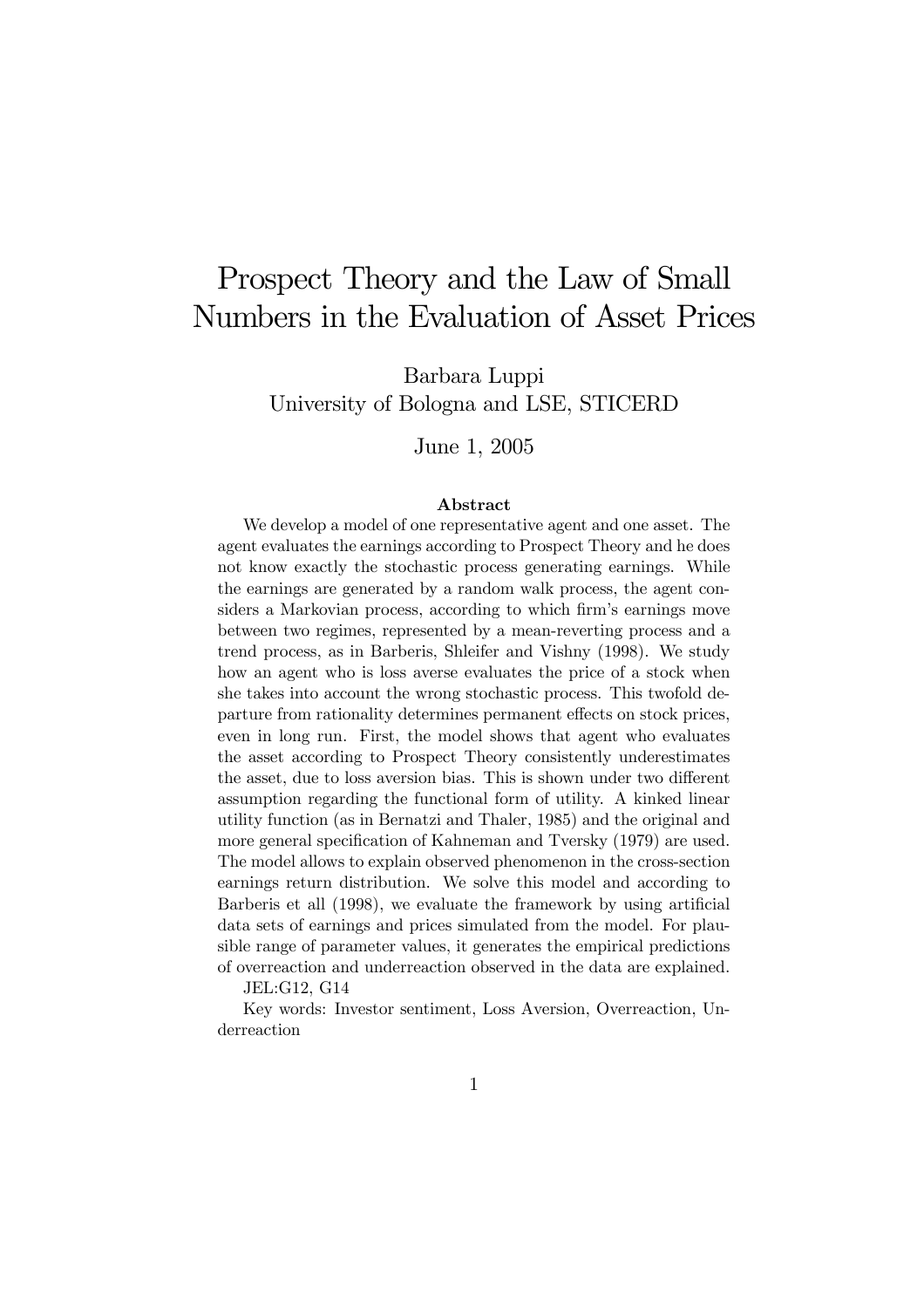### 1 Introduction

Behavioral Finance attempts at explaining some observed financial phenomenon by studying models in which agents are not fully rational. The departures from traditional paradigm used by Behavioral Finance literature are mainly two: on one side beliefs are not assumed to be formed according to standard rational Bayesian paradigm and on the other, preferences are not consistent with subjective expected utility. The present paper tries at establishing a connection between these two strands of literature: the one based on beliefs and the other one based on changes in preferences. Here we try to investigate the effect of the interaction between different psychological biases exhibited by individuals on asset prices. The paper is motivated by experimental evidence both of cognitive psychology and experimental economics.

We develop a model of one representative agent and one asset. The agent evaluates the earnings according to Prospect Theory and she does not know exactly the stochastic process generating earnings. While the earnings are generated by a random walk process, the agent considers a Markovian process, according to which firm's earnings move between two regimes, represented by a mean-reverting process and a trend process, as in Barberis, Shleifer and Vishny (1998). We study how an agent who is loss averse evaluates the price of a stock when she takes into account the wrong stochastic process. In this paper we address these issues by developing an asset pricing model endowed with prospect theory.

The design of the model is compatible with main evidence from psychology literature. On one side, the idea that people care about changes in financial wealth and they exhibit loss aversion over wealth changes constitutes a central feature of Prospect Theory, used here to describe the preferences of the agent in this single-agent economy. On the other side, the model tries at capturing cognitive limitation exhibited by agents in the task of processing information. In particular, they follow representativeness and anchoring heuristics in the formation of beliefs regarding the earnings process.

We show that this twofold departure from rationality determines permanent effects on stock prices, even in long run. The stock price deviates from the one under full rationality for the presence of two biases: one captures the effect on the stock price due to the systematic error in the beliefs regarding the stochastic process underlying the earnings; the second effect on the stock price is due to loss aversion. Under the first characterization we use a kinked linear utility function, according to Bernatzi and Thaler (1985) and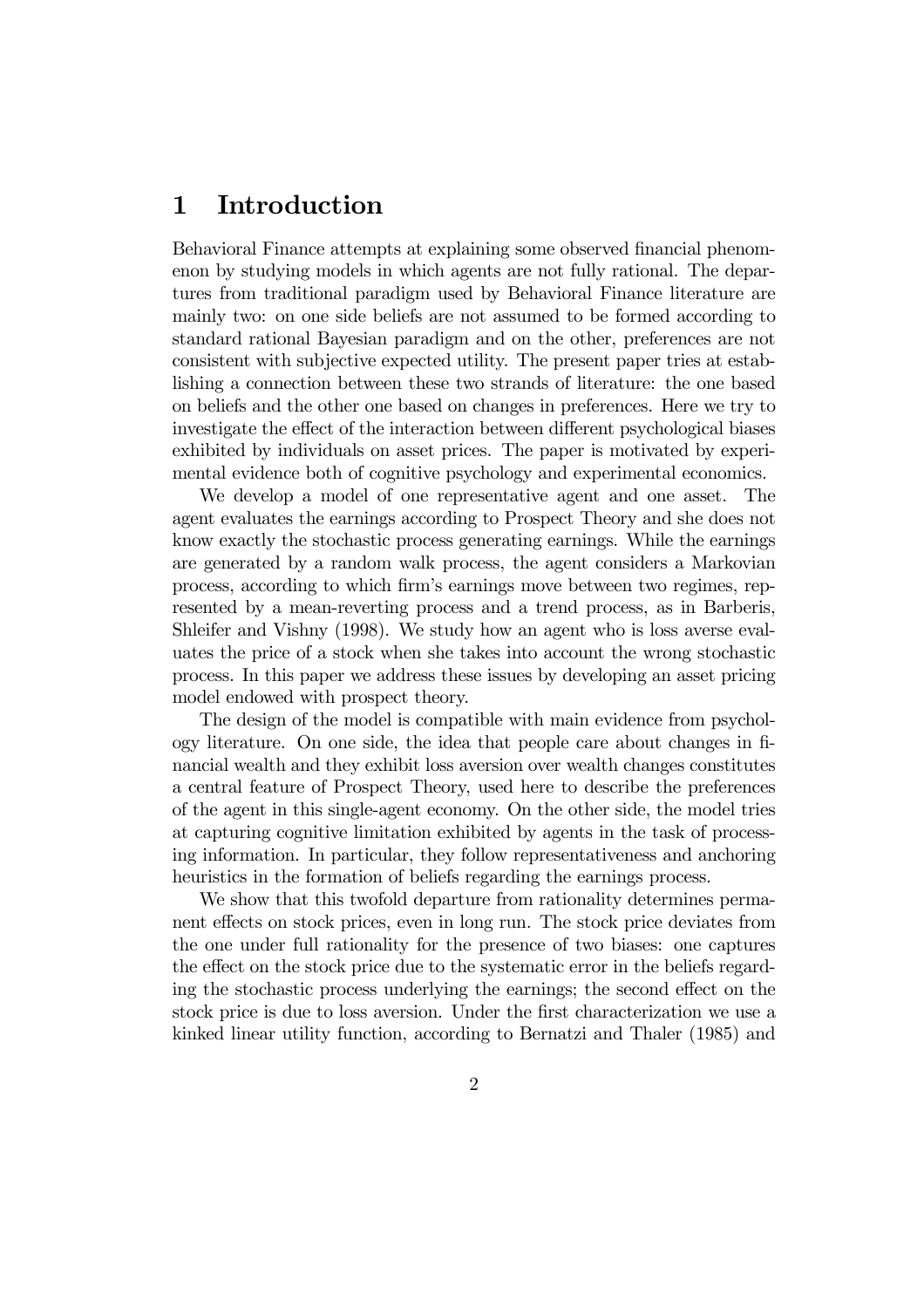we show that an agent who evaluates the asset according to Prospect Theory consistently underevaluates the asset, because of the presence of loss aversion bias. Under the second functional form, we take into account the diminishing sensitivity attitude, modelled under the assumption of concavity over gains and convexity over losses as in the original specification of Kahneman and Tversky (1979). We show that the stock price can be both undervalued and overvalued: since even gains are weighted proportionally more, the deviation from the fundamental price can go in both directions, depending on the sequence of realised earnings.

Secondly, the model allows to explain observed phenomenon in the crosssection earnings return distribution. We solve this model and according to Barberis et all (1998), we evaluate the framework by using artificial data sets of earnings and prices simulated from the model. This allows to show that, for plausible range of parameter values, it generates the empirical predictions of overreaction and underreaction observed in the data, as pointed out by a number of empirical studies on U.S. market.

### 2 Related literature

The present work is closely related with the literature on Behavioral Finance. Broadly speaking, behavioral finance attempts at explaining some observed financial phenomenon by studying models in which agents are not fully rational. Behavioral Finance turns to extensive experimental evidence compiled by cognitive psychologists on the systematic biases exhibited by persons on preferences and how they form beliefs. In particular, the behavioral finance literature departs from traditional paradigm mainly in two ways: on one side beliefs are not assumed to be formed according to probability theory, as for example Bayes' law and on the other, preferences are not consistent with subjective expected utility. The paper tries at establishing a connection between these two strands of literature: the one based on beliefs and the other one based on changes in preferences. We examine this issue in the context of a finance application.

Regarding departures from Bayesian beliefs, a number of works have tried to incorporate psychological biases exhibited by persons when assessing the likelihood of an event into analytical frameworks. Barberis, Shleifer and Vishny (1998), which constitutes one of the main beliefs-based model, is the paper more directly related to the present work. Barberis et all study how an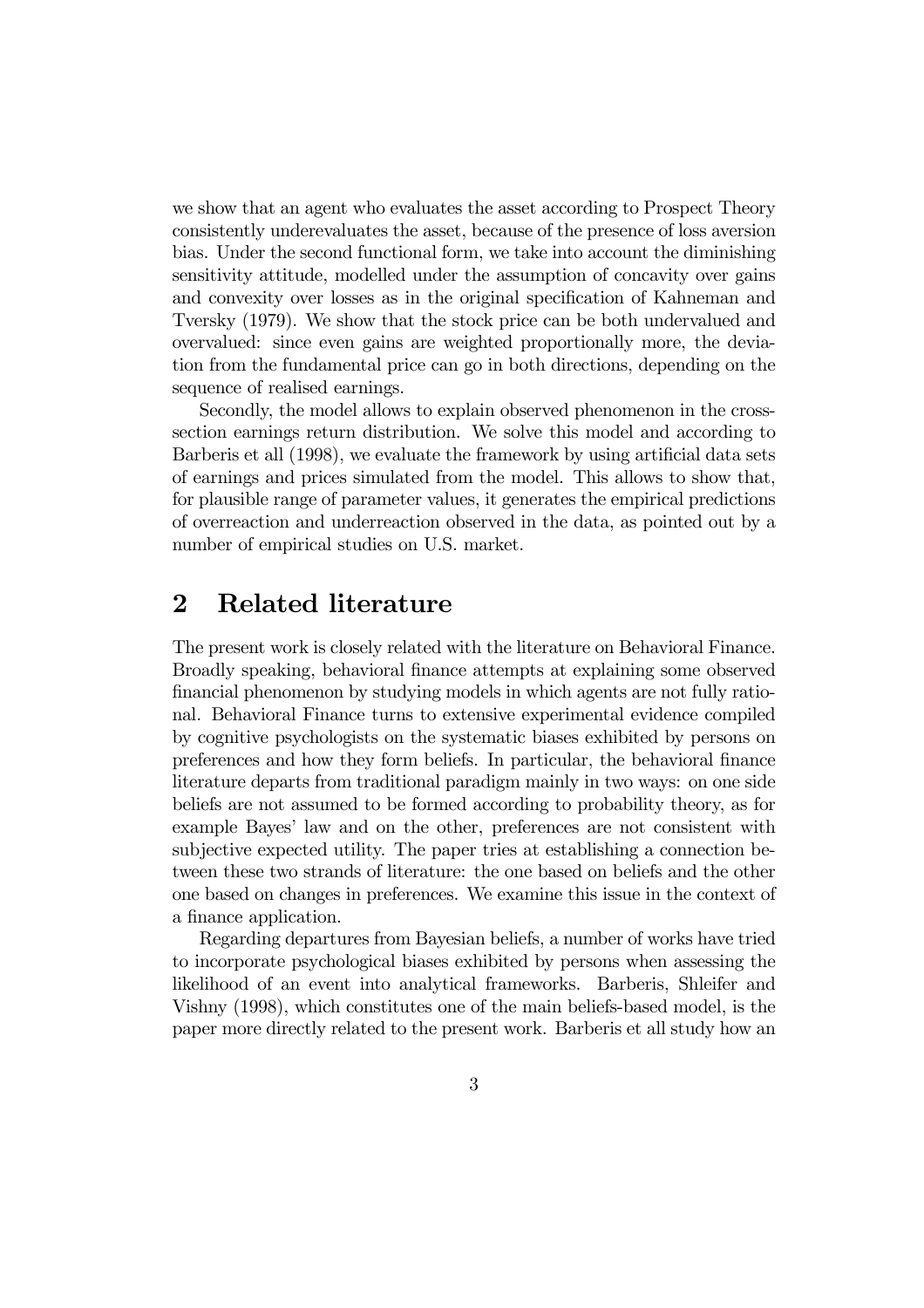agent evaluates the price of a stock when she makes systematic errors when using public information to form expectations of future cash flows. In particular the authors address the question considering an agent that takes into account the wrong stochastic process. They build a model that incorporates two updating biases, known as conservatism, which indicates the tendency to underweight new information relative to priors and representativeness, in the version of the law of small numbers, which captures the tendency to make too much inference from small samples, since people expect even small samples to exhibit the properties of the parent population. Barberis et all show that these departures from rationality determine permanent effects on stock prices, even in long run and allow to explain observed phenomenon in the cross-section earnings return distribution. In particular, the introduction of these biases explains the phenomenon of underreaction and overreaction observed empirically on cross-section of average returns. Another beliefs-based model, which attempts at explaining the same empirical evidence, is the work of Daniel, Hirshleifer and Subrahmanyam (1998, 2001) which focus attention on the presence of biases in the interpretation of private information, instead of public information.

Regarding departures from "standard preferences", Prospect Theory developed by Kahneman and Tversky (1979) has been widely used within the paradigm of alternative behavior under uncertainty. Bernatzi and Thaler (1995) constitues the first attempt to use loss aversion to explain the well known equity premium puzzle<sup>1</sup>, which simply says that investors demand a high premium in order to hold stocks, despite stocks offer high average returns and a low covariance with consumption. Bernatzi and Thaler (1995) examine how an agent characterized by preferences modelled a la Prospect theory allocates her financial wealth optimally between T-bills and the stock market, estimating the portfolio evaluation period to be one year. The so-called "myopic loss aversion", i.e. the combination of loss aversion and frequent evaluations of portofolio returns, is the key element used to explain the equity premium puzzle: investors require a high premium as a compensation for risk if they are loss averse over annual changes in financial wealth, since they fear large drops in financial wealth evaluated each year. Barberis, Huang and Santos (2001) develop a dynamic equilibrium model of stock returns, where the Bernatzi and Thaler (1995) framework constitutes the building

<sup>&</sup>lt;sup>1</sup>This phenomenon has been called equity premium puzzle since the work of Mehra and Prescott (1985), who first noticed and studied it.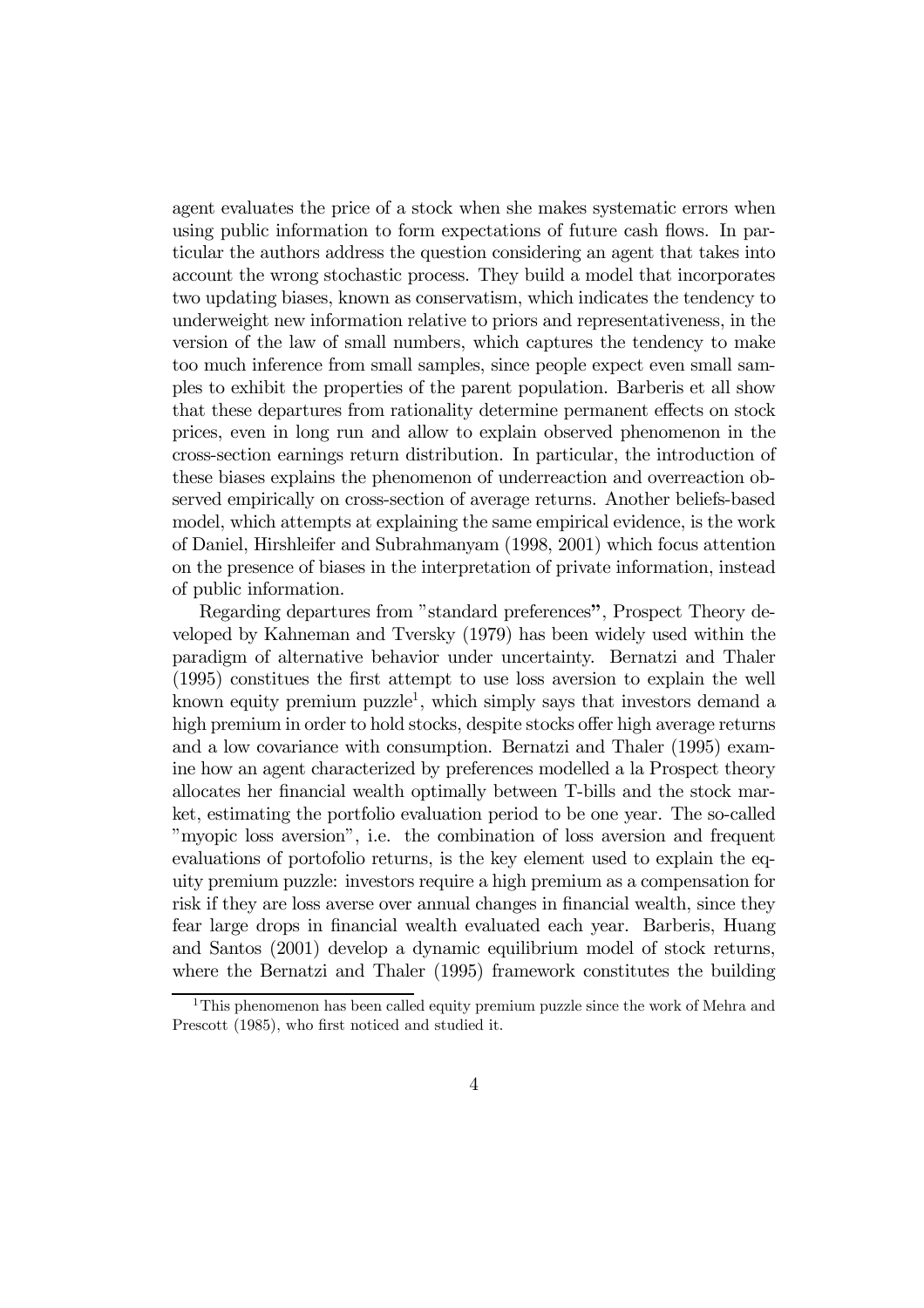block. The investors get utility both from consumption and changes in the value of holdings of the risky asset over a period of one year. In particular, they modify the utility function introducing a state variable keeping tracks of past gains and losses and anchoring to this state variable the parameter which measures sensitivity to losses. This is successful in explaining both the volatility puzzle and the equity premium puzzle.

# 3 Some psychological evidence

The model presented here is motivated by empirical evidence of cognitive psychology, that documents a number of cognitive biases displayed by people when they are asked to form beliefs and make decisions given their beliefs. The cognitive limitations taken into account in the formal model are representativeness heuristic and conservatism regarding biases on beliefs and loss aversion related to biases on preferences.

According to the representativeness heuristic, identified by Kahneman and Tversky (1974), people evaluate the probability that a data set A was generated by a model B or that an object A belongs to a class B according to the degree by which A reflects the characteristics of B or is similar to B. Despite being useful in order to reduce the evaluation process to simpler tasks, the representativeness heuristics may cause biases which affect substantially estimates and beliefs assessments. A bias generated by representativeness is constitued by the base rate neglect, that arises when people are asked to assess the conditional probability of an event. In fact, people applying the representativeness heuristics, underestimate the probability of the conditioned event (base rate). To illustrate this bias, Kahneman and Tversky (1974) asked subjects in the sample to assess which event is more likely on the basis of a given description. The two events are: a person named Linda is "a bank teller" (statement A) or "a bank teller and is active in the feminist movement"(statement B). The description on Linda's personality assigned to subjects in the experiment is as follows:

Linda is 31 years old, single, outspoken, and very bright. She majored in philosophy. As a student, she was deeply concerned with issues of discrimination and social justice, and also participated in anti-nuclear demonstrations.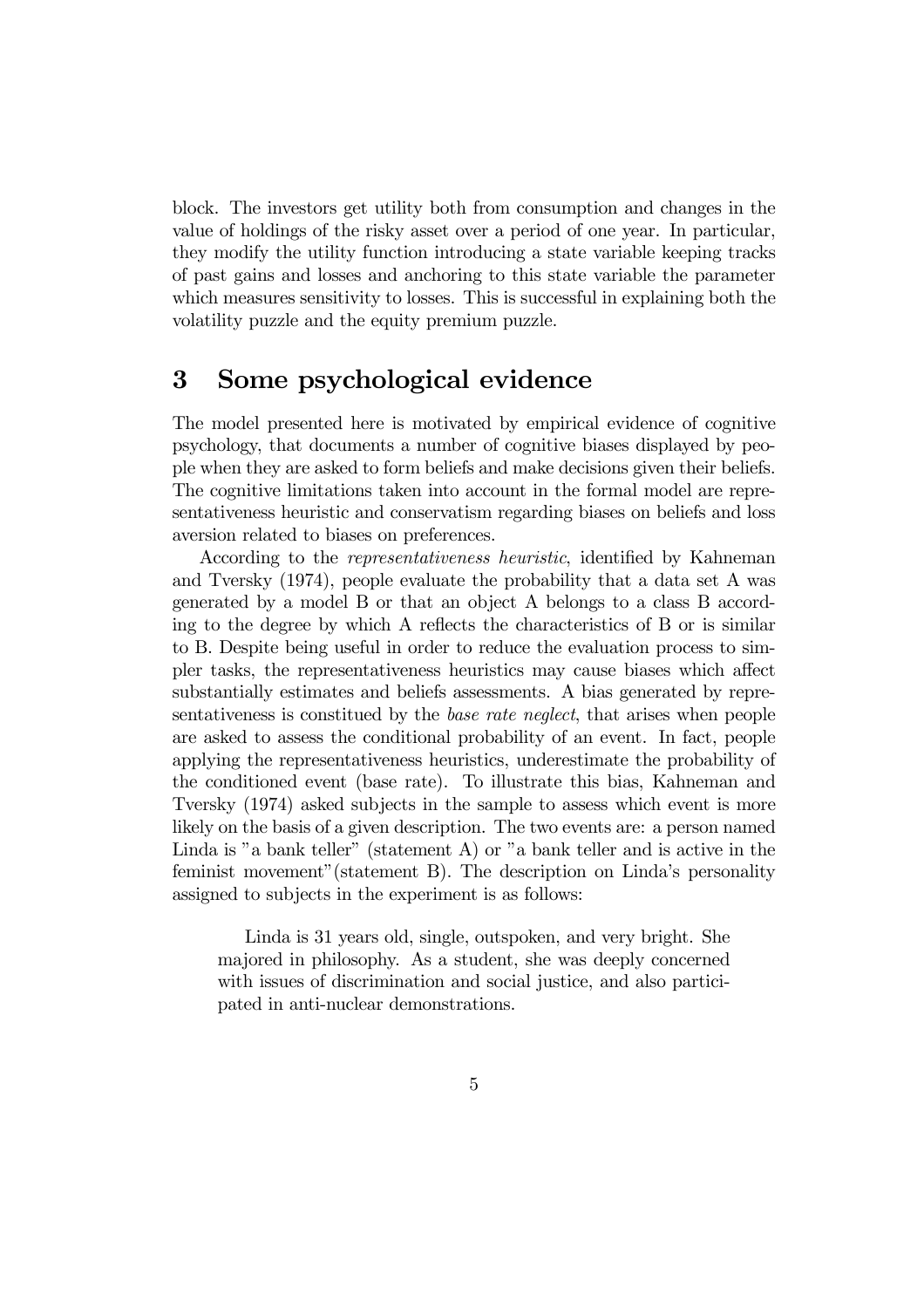Subjects typically assign greater probability to B, showing a clear violation of Bayes' law. This can be explained in the light of representativeness heuristic: people consider Linda's description representative of a feminist and therefore they put too much weight on the resemblance of Linda with statement B, despite the fact that statement B is the union event, and hence less likely than the single event belonging to the union, according to standard probability theory. In fact, subjects tend to overweight Linda's description, because of the close matching up with the idealized view of a "feminist" and as a consequence, they underestimate the statistical base rate evidence of the fraction of population belonging to this profession.

Another bias is represented by the *sample size neglect*, according to which people do not take into account (fully) the size of the sample from which observations are drawn when estimating the probability of an event and believe that even small samples can reflect the properties of the parent population. This means that people believe that a small sample can be representative as a large one. In literature, this belief is known as the "law of small numbers", as in Rabin (2002). The implication is that people tend to infer too quickly on the basis of the sample information on the data generating process.

When forming their beliefs, people exhibit another deviation relative to standard Bayesian rationality, known as conservatism, identified by Edwards (1968), according to which people tend to underweight the statistical base rate relative to sample evidence. When sample evidence does not allow to recognize easily the data generating process, people react too little to sample evidence and they tend to rely too much on their priors. In particular, according to experimental psychological evidence, people update their posteriors in the right direction, but in an insufficient way relative to the predictions of standard Bayesian theory.

In the present work we are interested in the representativeness heuristic and conservatism because they offer a behavioral alternative explanation to observed empirical phenomenon in the cross-section earnings return distribution. As pointed out in Barberis et all (1998), representativeness heuristic and the law of small numbers can be considered suggestive of the observed empirical financial phenomenon of overreaction. Financial overreaction stems from the fact that individuals do react too much to long and consistent strings of information on firms' earnings. Following the representativeness heuristic, individuals consider a consistent long sequence of positive (negative) information representative of a positive (negative) trend on firm's growth rate. This is due to the fact that people recognize "order in chaos", i.e. they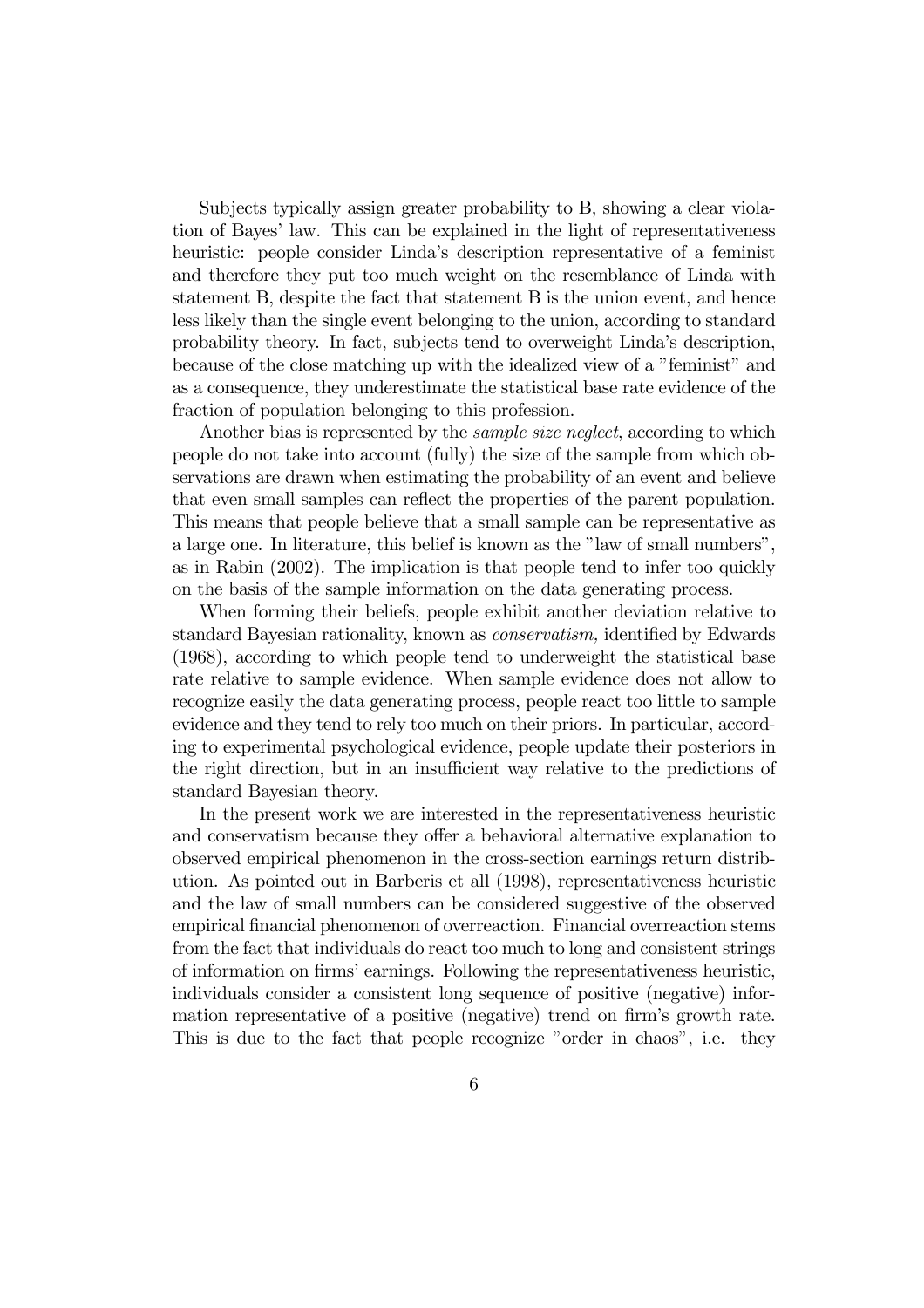believe to see patterns in a truly random sequence and consequently, they infer incorrectly that the earnings are expected to grow in the future at the same positive (negative) rate. This pushes prices up (down) too much in case of a positive (negative) news sequence; as a consequence, firms become over(under)valued and investors earn lower (higher) rates of return on their investment than the expected ones. This generates the phenomenon of financial overreaction. On the other hand, conservatism appears to be suggestive of the observed empirical phenomenon of underreaction. When investors receive a good (negative) piece of information on firm's earnings, they tend to disregard the information to be noisy, for example because it contains many temporary components. Therefore, investors rely more on their initial firm's evaluation and update their beliefs only by too little. Consequently, in case of positive (negative) news, returns rate on investment will be higher (lower) than the expected one, generating underreaction<sup>2</sup>.

Empirical evidence from cognitive psychology shows that individuals exhibit biases relative not only to standard Bayesian rationality, but even with respect to expected utility theory. *Prospect theory*, developed by the seminal contribution of Kahneman and Tversky (1979), incorporates into individual's preferences some of the main observations made by psychology on human behaviour, among which particular relevance is given to the presence of reference points, loss aversion, status quo bias and diminishing sensitivity. Loss aversion indicates the tendency of individuals to evaluate the disutility deriving from a loss more than the utility assigned to a same sized gain. The notion of loss aversion<sup>3</sup> does not coincide with the one of risk aversion: while the latter is modelled through the concavity of the utility function, loss aversion is taken into account in the utility function by introducing a kink, i.e a non differentiable point. The kink is fixed in correspondence to the reference point, where the slope of the utility function changes sharply,

<sup>&</sup>lt;sup>2</sup>Mullainathan (2001) develops an economic model trying to fit together conservatism and representativeness heuristic, despite the fact that these two biases appear to move into opposite directions.

<sup>3</sup>Rabin and Thaler (2001) suggest to incorporate loss aversion to overcome the theoretical problem presented by expected utility theory and pointed out by Calibration Theorem (Rabin 2000). Loss aversion allows to explain the so-called "first order risk aversion", which indicates the presence of an intense risk aversion in lotteries of modest entity. A concave utility function implies the so-called "second order risk aversion", measured through the well-known Arrow-Pratt index, according to which a significative risk aversion is recorded in lotteries of large entity and a substantial neutrality towards risk in lotteries of small dimensions.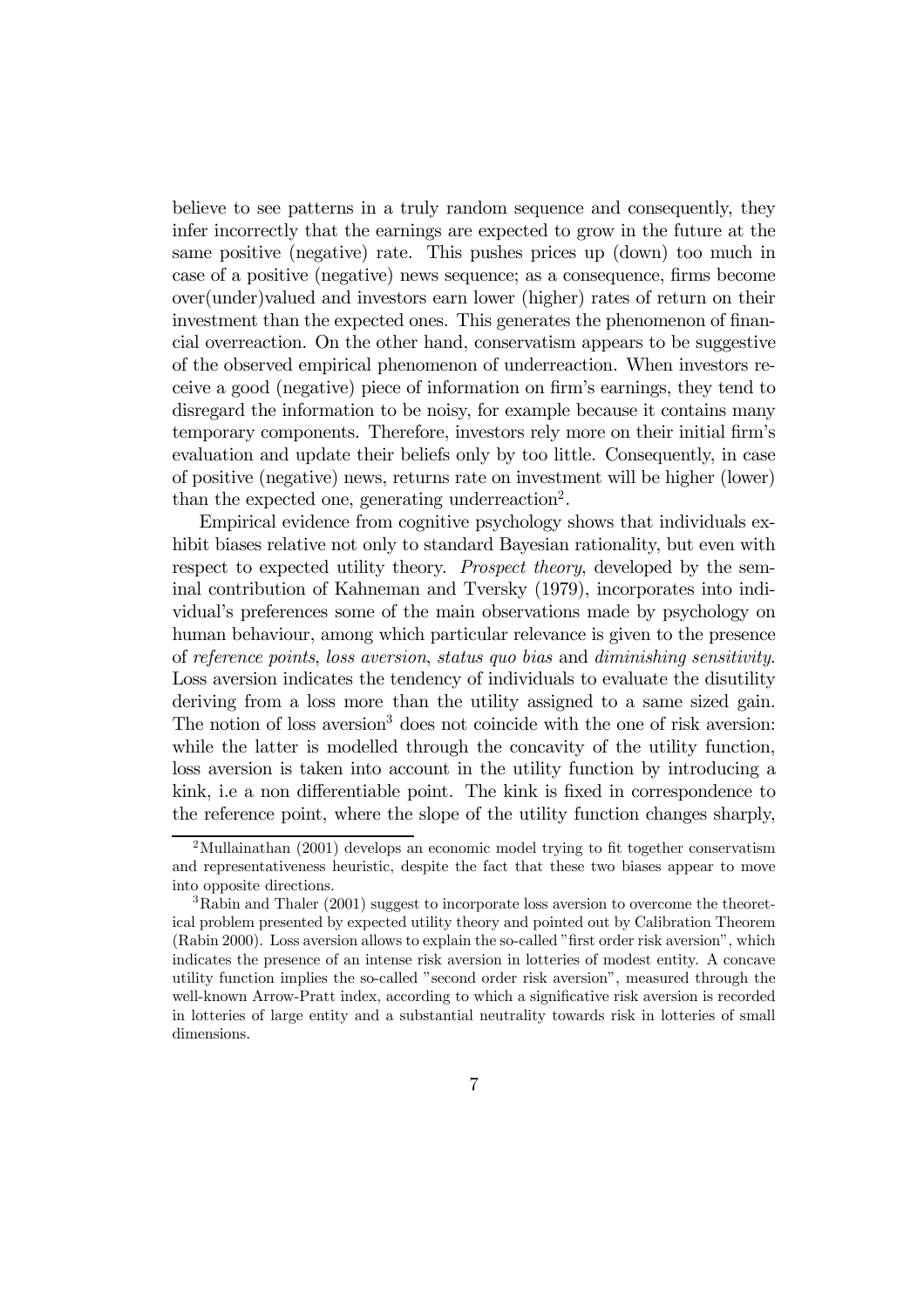capturing the higher weight assigned by preferences to losses with respect to gains. Prospect theory inserts explicitly the presence of the so-called reference points into the functional form of utility. Psychological studies show that individuals evaluate their satisfaction level not in terms of an absolute evaluation of reached result, but in relative terms with respect to desired or expected results. The utility experienced by an agent from her consumption activity depends on the reference point she takes into account, for example the level of past consumption or the future one, estimated on the basis of her expectations. Besides loss aversion, psychological evidence documents the phenomenon of "diminishing sensitivity", according to which the marginal utility derived from a gain (net of the reference point) diminuishes as the gain increases. This implies that the utility function of monetary wealth results to be concave over the region of gains and convex over the region of losses. Therefore, an agent exhibits an attitude of risk aversion towards gains and a preference for risk loving with respect to losses. The utility function is S-shaped, whose slope diminishes the further the wealth level gets from the reference point. Prospect theory conjugates analytical tractability with empirical evidence on psychological studies and explanatory power of evidence from experimental economics. For these reasons, the utility function according to prospect theory is used in a number of economic applications, in order to evaluate the economic implications of the hypothesis of loss aversion in various frameworks of choice.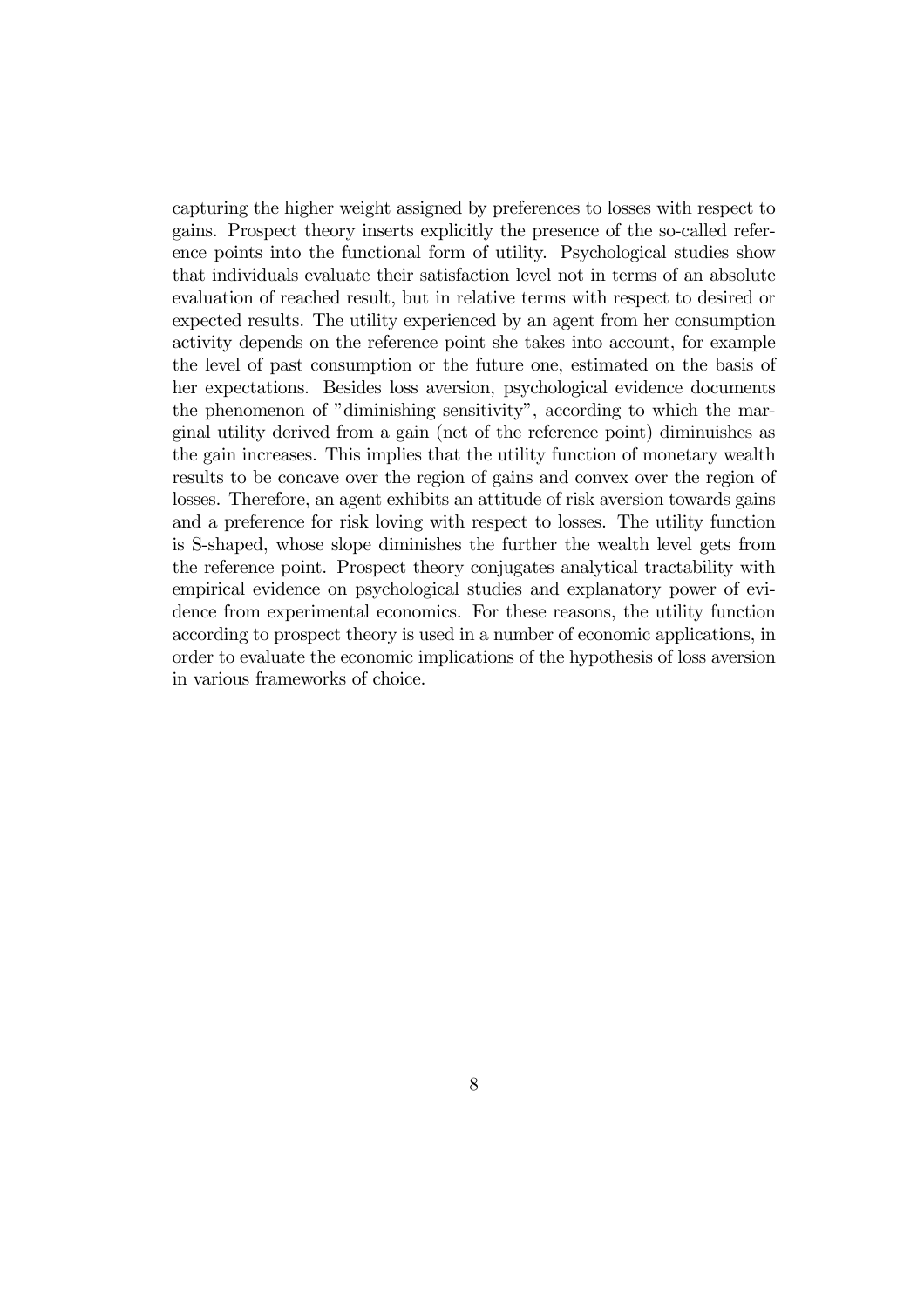### 4 A formal model

We examine a one-security pricing model with one representative agent. We focus the attention only on the demand side of the market.

The formal setting presented here is analogous to the one of Barberis et all (1998). The earnings of the security at time t are given by  $N_t =$  $N_{t-1} + y_t$ , where  $y_t$  is a stochastic shock to earnings. We assume that all earnings are paid out as dividends<sup>4</sup>. We assume that  $y_t$  follows a random walk. The investor does not know exactly the stochastic process generating  $y_t$ . In particular, we assume that she believes that  $y_t$  can either take the value  $+y$  or  $-y$  and is generated by one of the two models, described by the following transition matrices.

Model 1 
$$
y_{t+1} = y
$$
  $y_{t+1} = -y$  Model 2  $y_{t+1} = y$   $y_{t+1} = -y$   
\n $y_t = y$   $\pi_L$   $1 - \pi_L$   $y_t = y$   $\pi_H$   $1 - \pi_H$   
\n $y_t = -y$   $1 - \pi_L$   $\pi_L$   $y_t = -y$   $1 - \pi_H$   $\pi_H$ 

Both models are a one-period Markov process, where the earnings shock at period  $t+1$ ,  $y_{t+1}$ , depends only on the shock occured in the previous period, at t. The two processes differ in the transition probabilities: Model 1 is apt to describe a mean-reverting process, under the assumption  $0 < \pi_L < 0.5$ and Model 2 describes a trend process under the assumption  $0, 5 < \pi_H < 1$ . Under these assumptions on the parameters, under Model 1, it is more likely that a positive shock is followed by a negative one, while under Model 2 the shocks tend to persist and therefore it is more likely that a shock of the same sign occurs. Note that Model 1 is suggestive of conservatism, while Model 2 of representativeness heuristic.

The investor assumes to know the Markovian process, describing the transition from Model 1 to Model 2, according to the realisations of the stochastic variable  $y_t$ . The Markovian process, described in the following matrix, is assumed to be one period: the state of the world about which stochastic model is believed to describe the evolution of  $y_t$  is a function only of the state of world in the previous period.

$$
s_{t+1} = 1 \quad s_{t+1} = 2
$$
  
\n
$$
s_t = 1 \quad 1 - \lambda_1 \qquad \lambda_1
$$
  
\n
$$
s_t = 2 \qquad \lambda_2 \qquad 1 - \lambda_2
$$

<sup>4</sup>Earnings and dividends are used indifferently from now on.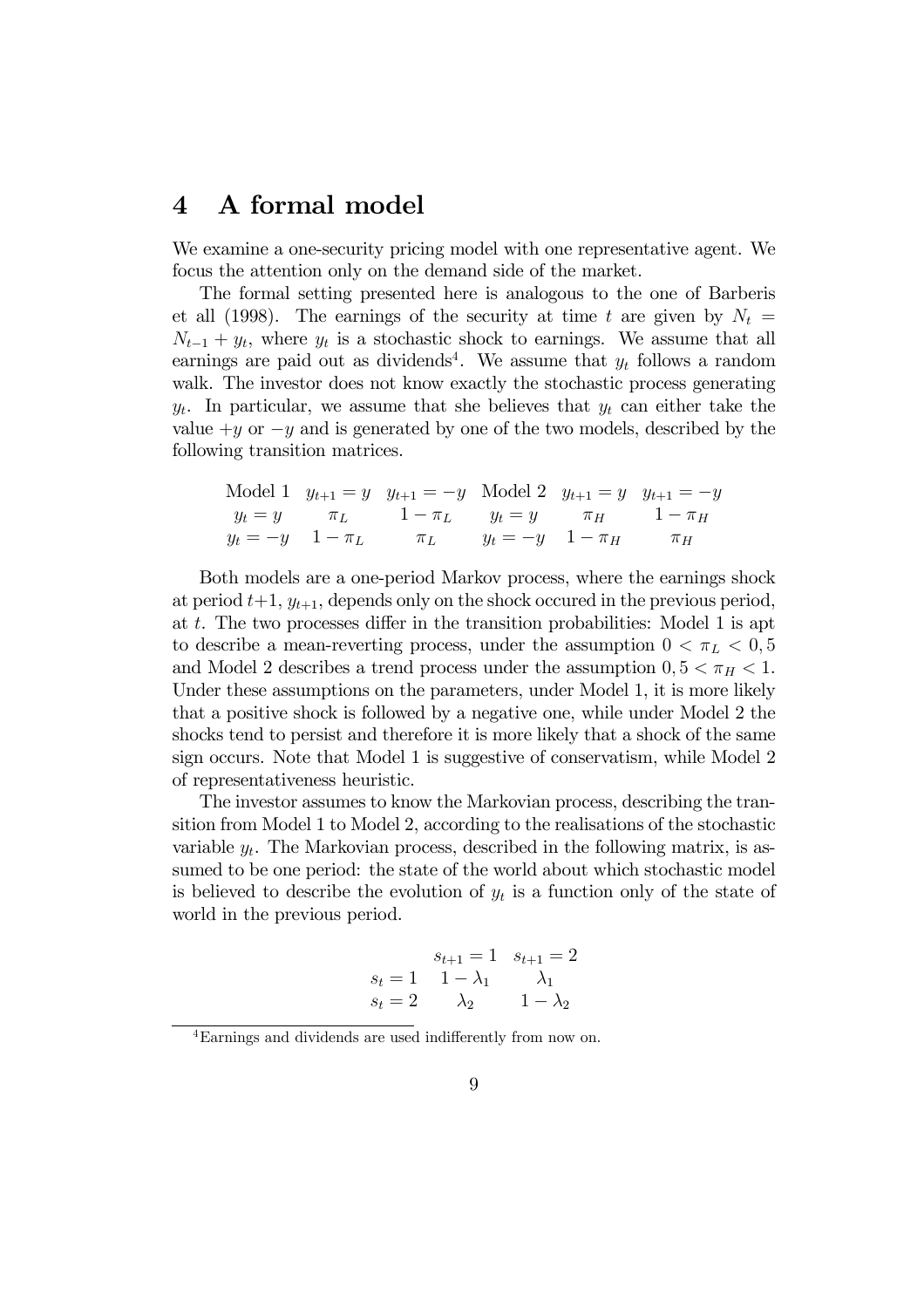We denote the state of the world with  $s_t$ , which equals  $i = 1, 2$  when the investor believes Model *i* describes the pattern followed by  $y_t$ .  $\lambda_i$  describes the probability of transition from state i to state j,  $j \neq i$ , i.e. the probability of switching between the two regimes. We assume  $\lambda_2$  to be higher than  $\lambda_1$ , which means that the investor thinks Model 1 is more likely to be the right model describing the earnings generating process than Model 2. In the next sections no results rely on this assumption.

In this model, there is no learning regarding the stochastic process generating earnings: the probabilistic structure of the model remains unchanged since the investor believes to know exactly  $\pi_H$  and  $\pi_L$ . All agent's learning is about her beliefs regarding which state of the world is the true model generating earnings. The representative investor updates her beliefs about the state of the world in a Bayesian way: she observes the earnings shock  $y_t$  occurred in each period and she calculates the probability of  $y_t$  being generated by Model 1, using the new observation to update her beliefs about Model 1 at date  $t-1$ .

We label  $q_t = \Pr(s_t = 1 | y_t, y_{t-1}, q_{t-1})$  and  $q_{t+1}$  is calculated using Bayes' rule. As shown in Barberis et all (1998),

$$
q_{t+1} = \frac{((1 - \lambda_1) q_t + \lambda_2 (1 - q_t)) \Pr(y_{t-1} | s_{t+1} = 1, y_t)}{((1 - \lambda_1) q_t + \lambda_2 (1 - q_t)) \Pr(y_{t-1} | s_{t+1} = 1, y_t)} + (\lambda_1 q_t + (1 - \lambda_2) (1 - q_t)) \Pr(y_{t-1} | s_{t+1} = 2, y_t)
$$
\n(1)

If  $y_{t+1}$  exhibits same sign as the shock occured in period t,

$$
q_{t+1} = \frac{((1 - \lambda_1) q_t + \lambda_2 (1 - q_t)) \pi_L}{((1 - \lambda_1) q_t + \lambda_2 (1 - q_t)) \pi_L + (\lambda_1 q_t + (1 - \lambda_2) (1 - q_t)) \pi_H}
$$
(2)

If  $y_{t+1}$  exhibits opposite sign as the shock occured in period t,

$$
q_{t+1} = \frac{((1 - \lambda_1) q_t + \lambda_2 (1 - q_t)) (1 - \pi_L)}{((1 - \lambda_1) q_t + \lambda_2 (1 - q_t)) (1 - \pi_L)} + (\lambda_1 q_t + (1 - \lambda_2) (1 - q_t)) (1 - \pi_H)
$$
\n(3)

 $q_{t+1}$  decreases after a shock of the same sign, since the investor gives more weight to Model 2, while it increases after a shock of opposite sign, which in turns means that the investor assigns a higher weight to Model 1.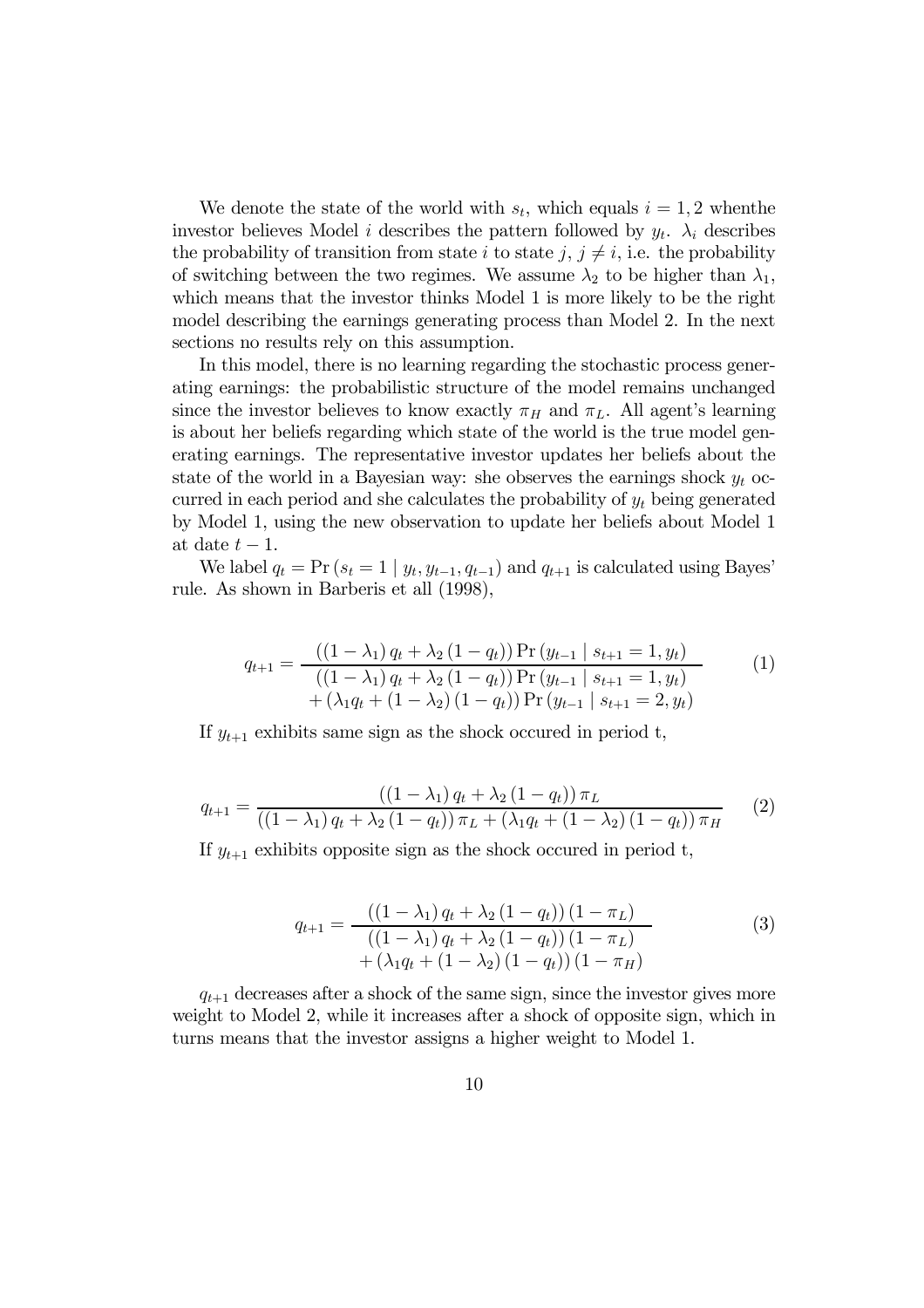### 4.1 Preferences

We depart from Barberis et all setting (1998) by endowing the investor with a utility function a la Prospect theory.

We assume the agent evaluates dividends according to the following utility function:

$$
v(x) = \begin{cases} x & \text{if } x \geq x^* \\ x + l(x - x^*) & \text{if } x < x^* \end{cases} \tag{4}
$$

The agent gets utility from two sources: the first term in this preference specification represents utility over earnings  $x$  paid out by the firm, which is a standard feature of asset pricing models. This is all the utility the agent retrieves from her investment in case the realised earnings  $x$  are higher than agent's reference point  $x^*$ . In the opposite case, i.e. when realised earnings are lower than the reference point, the investor experiences a loss, which is proportional to the differential between realized earnings and reference point by a factor l, interpreted as a measure of sensitivity to loss aversion. The utility function is kinked at the reference point  $x^*$ : this means that the investor evaluates differently gains and losses. We assume  $l > 1$ , i.e. the agent retrieves a higher level of disutility from a loss with respect to a same sized gain. In other words, the utility function displays loss aversion, which is increasing in the parameter  $l$ . Finally, note that we consider here a simplified version of prospect theory utility function, which is reduced to a kinked linear utility function, analogous to Bernatzi and Thaler (1995). A different framework will be considered in the next section, where the utility function is allowed to be concave over gains and convex over losses, capturing the attitude of diminishing sensitivity displayed by subjects in experimental settings.

Introducing the presence of a reference point  $x^*$  into the preference specification raises a delicate issue regarding which level of  $x^*$  should be fixed. The reference point  $x^*$  can be interpreted as an aspiration level for the investor, i.e. the desired level of earnings needed to consider satisfyicing the investment return. Otherwise  $x<sup>*</sup>$  can be interpreted as the expected earnings level paid out by the firm in each period. In the model presented here, we set the reference level  $x^*$  to be equal to y, the value of earnings in case of a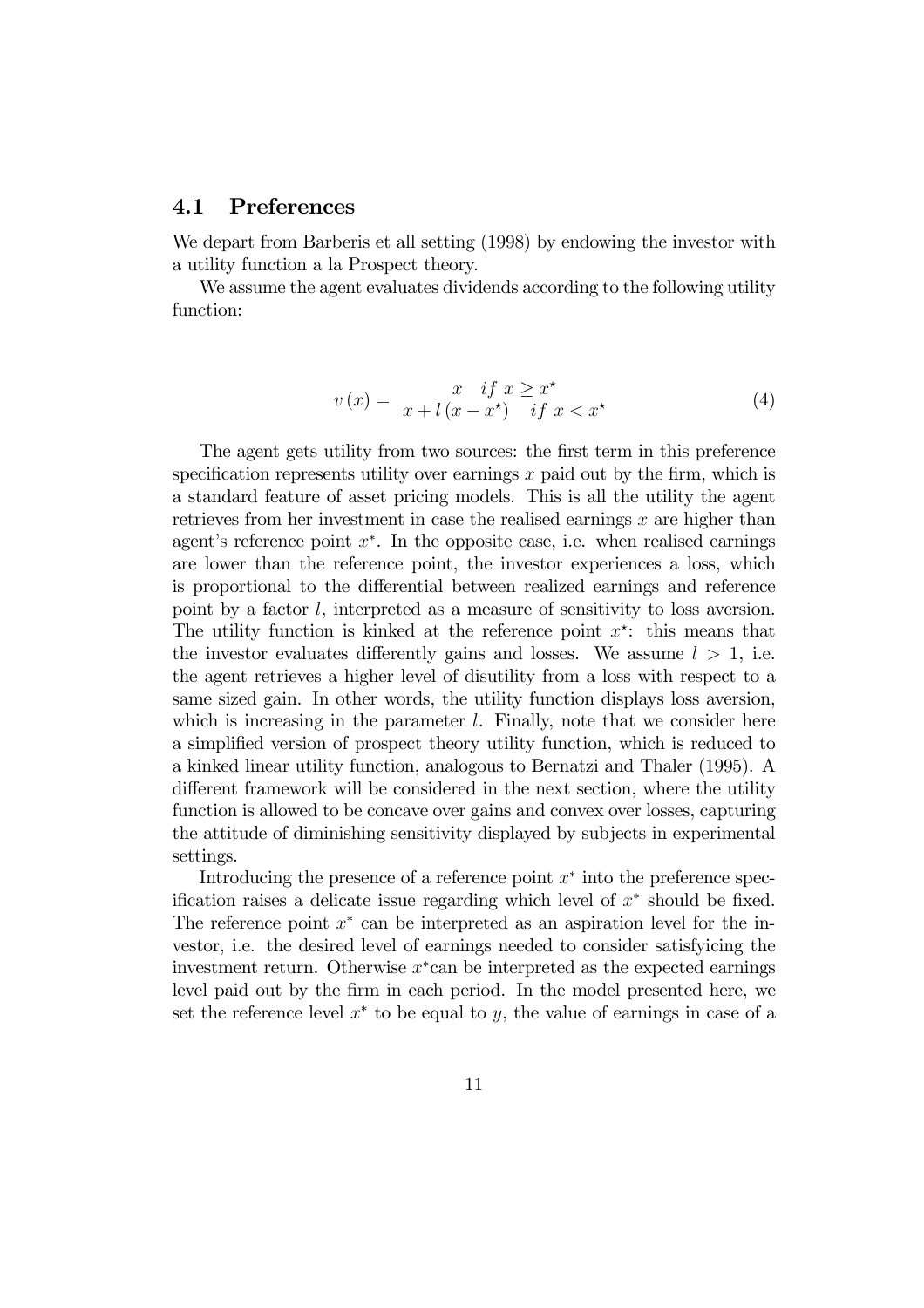positive realization<sup>5</sup>. This means that the investor aims at realising positive dividends in each period. This is the highest reference level we could choose, which is associated with the largest loss the agent can experience. Hence the results stated in the following sections are robust to changes in the reference point, since the only other reasonable  $x^*$  the agent could choose would be lower than  $y$ ; for example the investor could fix her aspiration level equal to the expected value of earnings<sup>6</sup>. Note that expected earnings would be zero, if the investor takes into account the true stochastic process generating earnings, a random walk model without drift.

Note that taking into account the stochastic process generating earnings in the period  $t + i$  according to investor's beliefs and setting the reference point equal to  $y^* = y$ , the utility function can take only two possible values:

$$
v(y_{t+i}) = \frac{y}{-y(1+2l)} \quad \text{if } y_{t+i} = -y \tag{5}
$$
\n
$$
(5)
$$

Note that the preference specification here does not introduce any form of irrationality even if preferences are non standard; in fact, the agent experiences utility from sources different from earnings consumption, as the psychological loss from failing to reach the aspiration level  $y^*$ .

### 4.2 Solution of the model

Within the framework of one representative agent and one security, the asset price is given by agent's evaluation of the asset. The price of the security is given by the expected discounted utility of the dividends over the infinite horizon:

$$
P_t = E_t \left\{ \sum_{j=1}^{\infty} \frac{v (N_{t+j})}{(1+\delta)^j} \right\}
$$
 (6)

<sup>&</sup>lt;sup>5</sup>Remember here that dividends can either take the value y or  $-y$ .<br><sup>6</sup>Note that the expected earnings value paid by a firm in each period must belong to the interval  $\{-y; y\}.$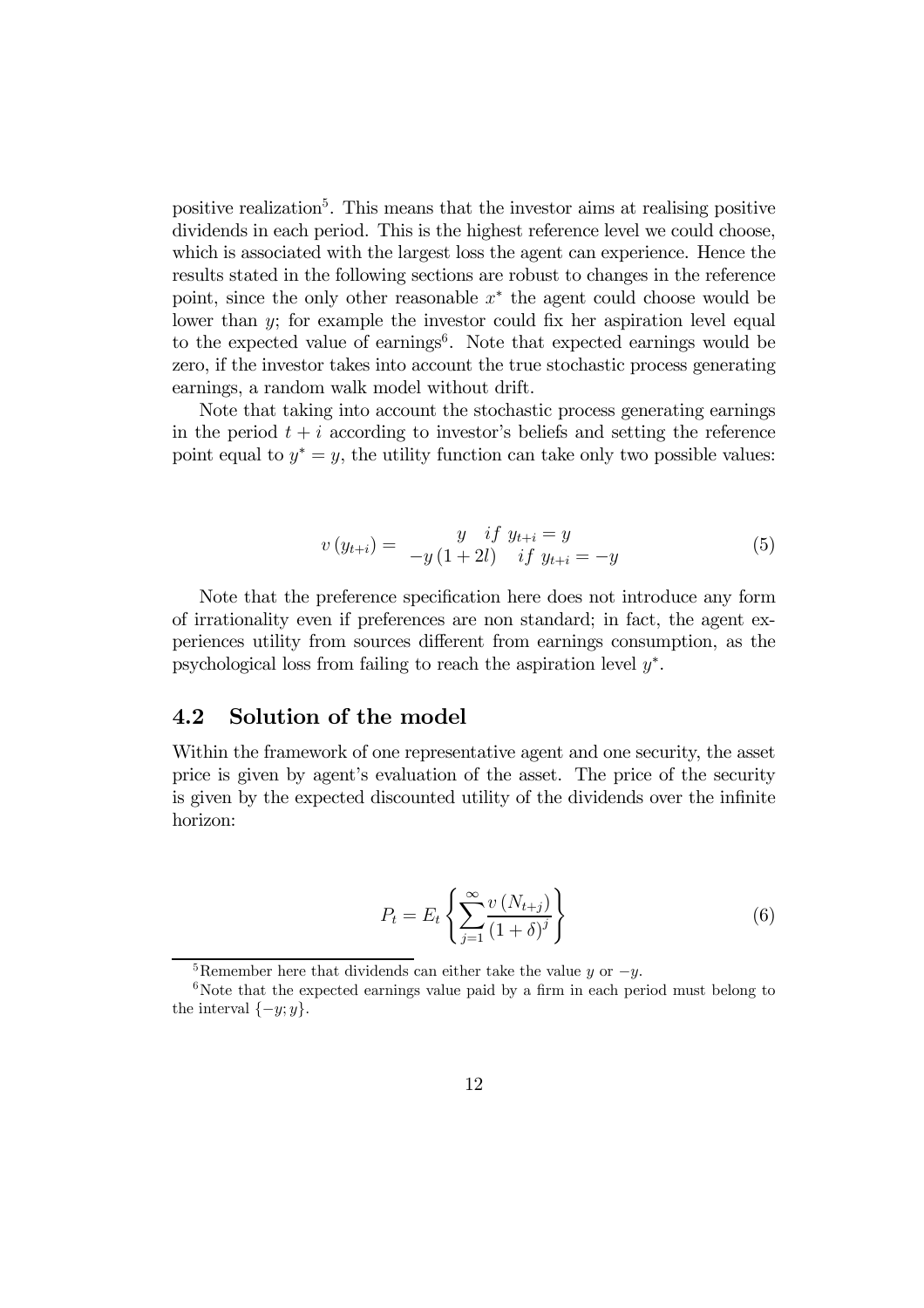Note that the expectations are taken over agent's beliefs on the stochastic process generating earnings. Because the agent doesn't realize her mistake, her evaluation of the security will differ from the correct value of the asset, in absence of loss aversion and errors in beliefs formation. The following proposition shows the effect of biases exhibited by the agent when evaluating the security.

Proposition 1 The asset price satisfies

$$
P_t^{PT} = \frac{v(N_t)}{\delta} + y_t (p_1 - p_2 q_t) - 2ly_t (p_1' - p_2' q_t) \quad \text{if} \quad y_t > 0 \tag{7}
$$

$$
P_t^{PT} = \frac{v(N_t)}{\delta} + y_t (p_1 - p_2 q_t) + 2ly_t \left( p_1'' - p_2'' q_t \right) \quad \text{if} \quad y_t < 0 \tag{8}
$$

if we assume the investor believes that earnings act according to the Markovian process described above and evaluates the earnings according to Prospect Utility Function as in 5.

#### **Proof.** See Appendix. ■

The formula for  $P_t$  has the following explanation. In case the agent knows that the earnings shock follows a random walk, the security price would simply reduce to  $\frac{v(N_t)}{s}$  $\frac{\partial^2 u}{\partial \delta}$ , the expected discounted utility associated with the random walk process over the infinite horizon. The asset price deviates from its fundamental value because of the presence of two biases, regarding beliefs formation and loss aversion. Because the investor does not know the correct stochastic process followed by earnings, the second term  $y_t$   $(p_1 - p_2q_t)$  captures the systematic bias of the uninformed investor. Instead of a random walk model, the investor uses a regime switching model to forecast earnings The third component, either  $-2ly_t(p'_1-p'_2q_t)$  if  $y_t > 0$  or  $2ly_t(p''_1-p''_2q_t)$  if  $y_t < 0$ , captures the bias due to loss aversion, as it is shown in Proposition 6.

According to a huge body of empirical evidence, overreaction and underreaction characterize the cross-section distribution of earnings returns. The model presented here offers an explanation of these empirical phenomena, based on the bias exhibited by the agent when forming beliefs. The presence of the attitude of loss aversion does not undermine the channel through which these phenomena are generated, even if it affects the evaluation of the security price.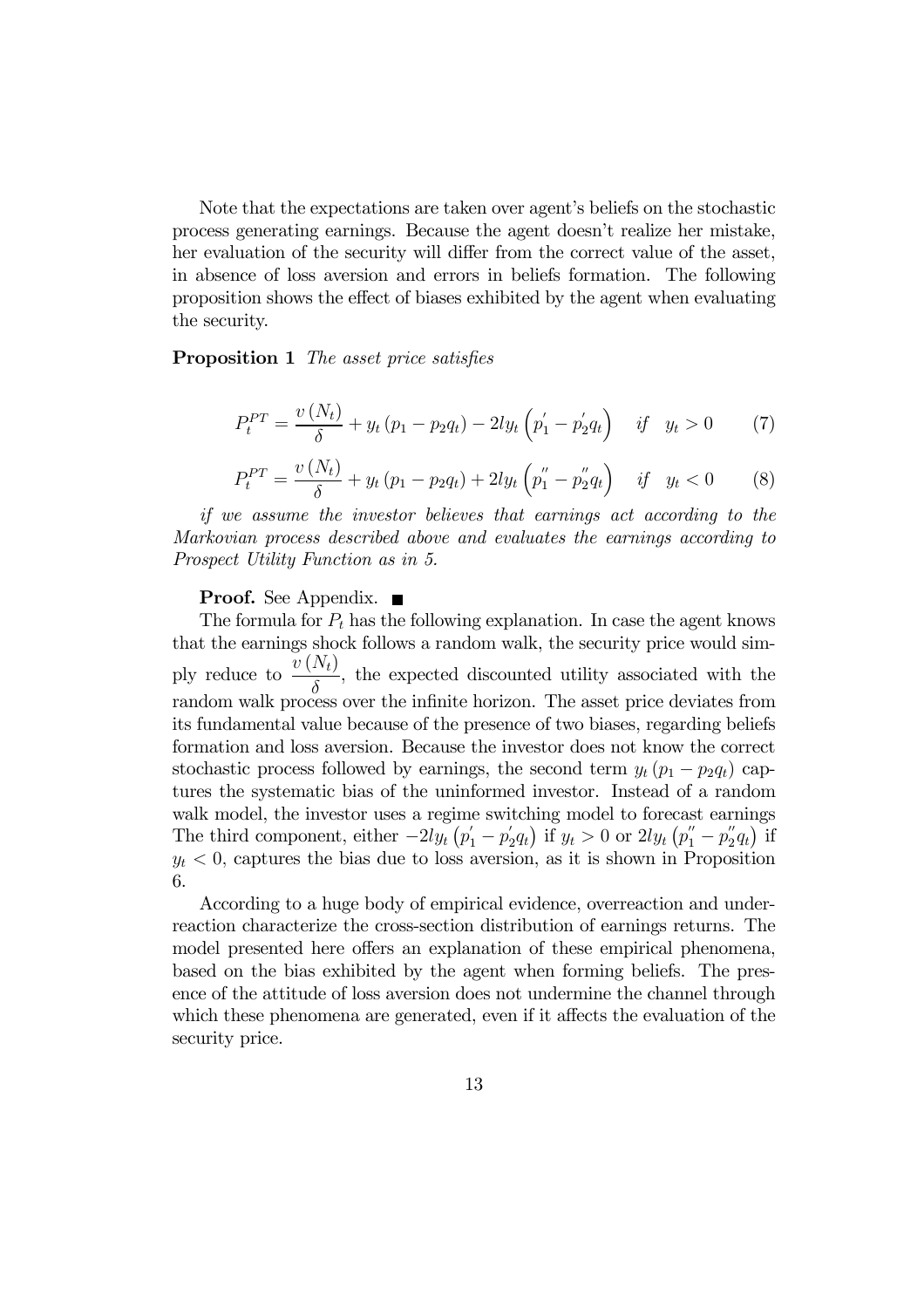Overreaction occurs when the average return on firm's stock after a consistent series of good news is lower than the average return after a series of negative announcements. In the model here, we need to define overreaction in terms of a string of positive realizations of earnings shocks  $y_t$ .

Definition 2 Overreaction means that the expected return following a series of positive shocks is smaller than the expected return following a series of negative shocks.

$$
E_t (P_{t+1} - P_t | y_t = y_{t-1} = \dots = y_{t-j} = y) -
$$
  

$$
E_t (P_{t+1} - P_t | y_t = y_{t-1} = \dots = y_{t-j} = -y) < 0 \quad (9)
$$

When a positive series of good news is announced (or a long string of positive earnings is realized), the investor tends to believe that that firm belongs to a subset of "good companies", whose earnings are assumed to grow at a positive rate even in the future. By using the representativeness heuristics, she regards the trend process, labelled as Model 2, more likely to describe the true earnings generating process. This pushes the security price up, above the true evaluation. Since earnings shocks follow a random walk, negative realizations will occur, contradicting investor's optimism and as a consequence, the investor gets a lower return from the security after a series of positive news. This is a clear violation of the semi-strong form of market efficiency, since the investor may realise positive profits using stale information and trading the security after the earnings announcement. Early studies as Poterba and Summers (1988) and Cutler et all (1991) discover evidence of negative autocorrelation in stock returns over horizons of three to five years and predictability of returns on the basis of book to market ratio. De Bondt and Thaler (1985) find that stocks with a long series of poor returns over a period of three years offer consistently higher returns than stocks with very high returns. The result is robust to changes in the measure of stock evaluation, as the ratio of market value to cash flow or market value to book value of assets.

Underreaction occurs when the average return on a firm's stock following a positive earnings announcement is higher than the average return after a bad news. In the model presented here, we need to define underreaction in terms of a single positive realization of the earnings shock.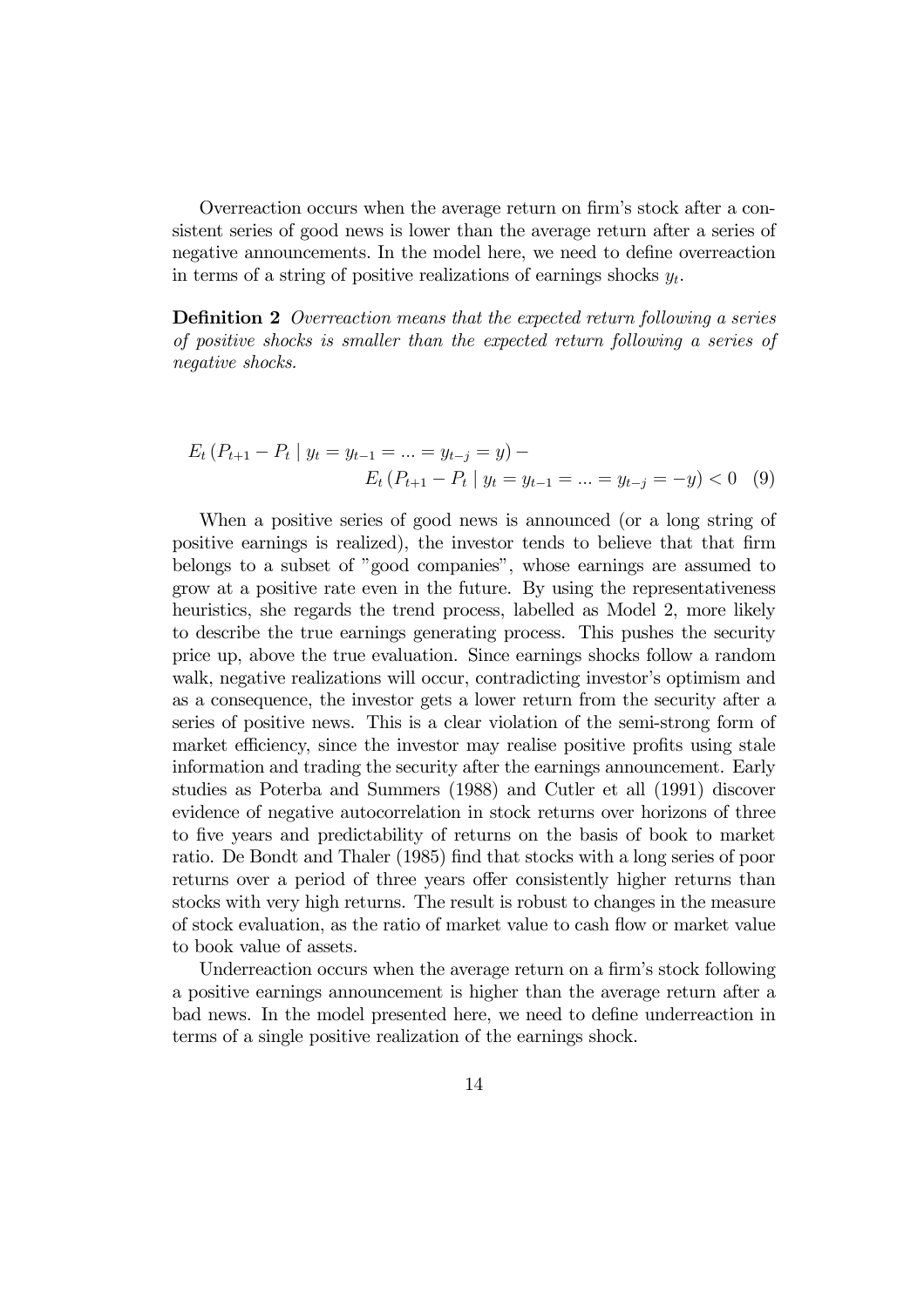Definition 3 Underreaction means that the expected return following one positive shock is higher than the expected return following one negative shock

$$
E_t (P_{t+1} - P_t | y_t = y) - E_t (P_{t+1} - P_t | y_t = -y) > 0
$$
 (10)

After observing a single good news, the investor tends to disregard the information contained in the news as noisy, by using conservatism. As a consequence, the stock underreacts to the announcement of a single good news; in the subsequent periods the mistake is partially corrected and the price of the security goes up gradually. The investor realises therefore a positive return. Bernard (1992) finds that U.S. stocks with higher standardized unexpected earnings  $(SUE)^7$  earn higher returns in the period after the announcement; this means that agents underreact to earnings news and stale information on SUE has predictive power for future stock returns, a violation of the semi-strong market efficiency hypothesis. In the same direction points the evidence elaborated by Jeedgadesh and Titman (1993), which shows a positive autocorrelation between a cross section of U.S. stock returns over a period of six month due to a slow incorporation of information into prices and hence due to underreaction.

Proposition 4 The price function determined in Proposition 1 exhibits both underreaction and overreaction under the same conditions stated in Barberis et all.

Proof. See Appendix ■

The following proposition stated and proved in Barberis et all (1998) gives the conditions for underreaction and overreaction on the parameters underlying the model, such that conditions 9 and 10 are satisfied.

Proposition 5 Proposition 2 in Barberis et all (1998)

Suppose the underlying parameters  $\pi_L$ ,  $\pi_H$ ,  $\lambda_1$  and  $\lambda_2$  satisfy  $\underline{kp_2} < p_1 < \overline{k}p_2$ ,  $p_2 \geq 0$ , where

<sup>7</sup>Standardized unexpected earnings (SUE) is defined as the difference between a firm's earnings in a given quarter and its earnings during the quarter a year before, scaled by the standard deviation of firm's earnings.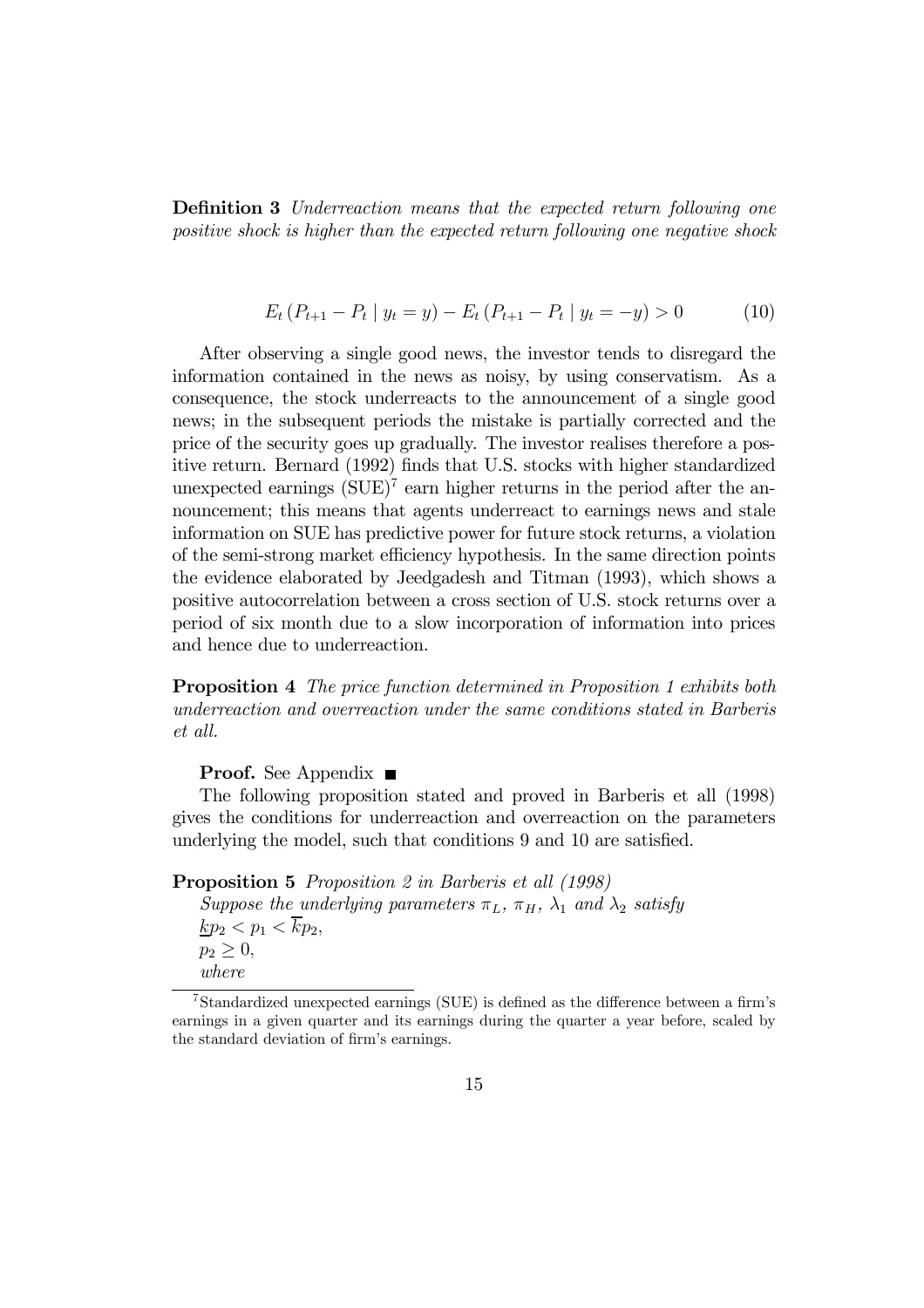$$
\frac{k}{k} = \underline{q} + \frac{1}{2}\overline{\Delta}(\underline{q}),
$$
\n
$$
\overline{k} = \underline{q}^{e} + \frac{1}{2}(c_{1} + c_{2}q_{*}),
$$
\n
$$
c_{1} = \frac{\overline{\Delta}(\underline{q})\,\overline{q} - \underline{\Delta}(\overline{q})\,\underline{q}}{\overline{q} - \underline{q}}
$$
\n
$$
c_{2} = \frac{\underline{\Delta}(\overline{q})\,\overline{q} - \overline{\Delta}(\underline{q})}{\overline{q} - \underline{q}}
$$
\n
$$
q_{*} = \frac{\overline{q}^{e}}{\underline{q}^{e}} \quad \begin{array}{c} i\overline{f} & c_{2} < 0 \\ i\overline{f} & c_{2} \geq 0 \end{array}
$$

where  $\overline{q}^e$  and  $\overline{q}^e$  are bounds on the unconditional mean of the random variable  $q_t$ . Then the conditions for both underreaction and overreaction are satisfied.

**Proof.** See Barberis et all (1998).  $\blacksquare$ 

Here we show that the introduction of loss aversion affects the evaluation of the stock with permanent effects. The effect on the price of the security is stated in the following proposition.

**Proposition 6** Under the assumption that the investor evaluates earnings according to Prospect Utility Function as in 5 and under the condition that guarantees both underreaction and overreaction, the security price is always underevalued with respect to the evaluation assigned by a risk neutral investor.

#### **Proof.** See Appendix. ■

From the comparison we obtain the result that the stock price is always undervalued with respect to a risk neutral investor. The intuition comes straightly from the fact that for each probability structure, i.e. for any realization of investor's beliefs, the loss averse agent is assigning a negative weight to losses, a weight higher than the one assigned to a same-sized gain. Because of the negative weight given to losses, the loss-averse investor always has lower evaluation of the security according to Kahneman and Tversky prospect theory. This comes from the fact that the investor tends to assign more weight to the trend model and regards positive results to be more likely than negative results; because of the negative weight assigned to losses, a lower evaluation of the stock under prospect theory is induced. In case of underreaction, exactly the opposite phenomenon occurs: negative results are regarded more likely than the positive ones.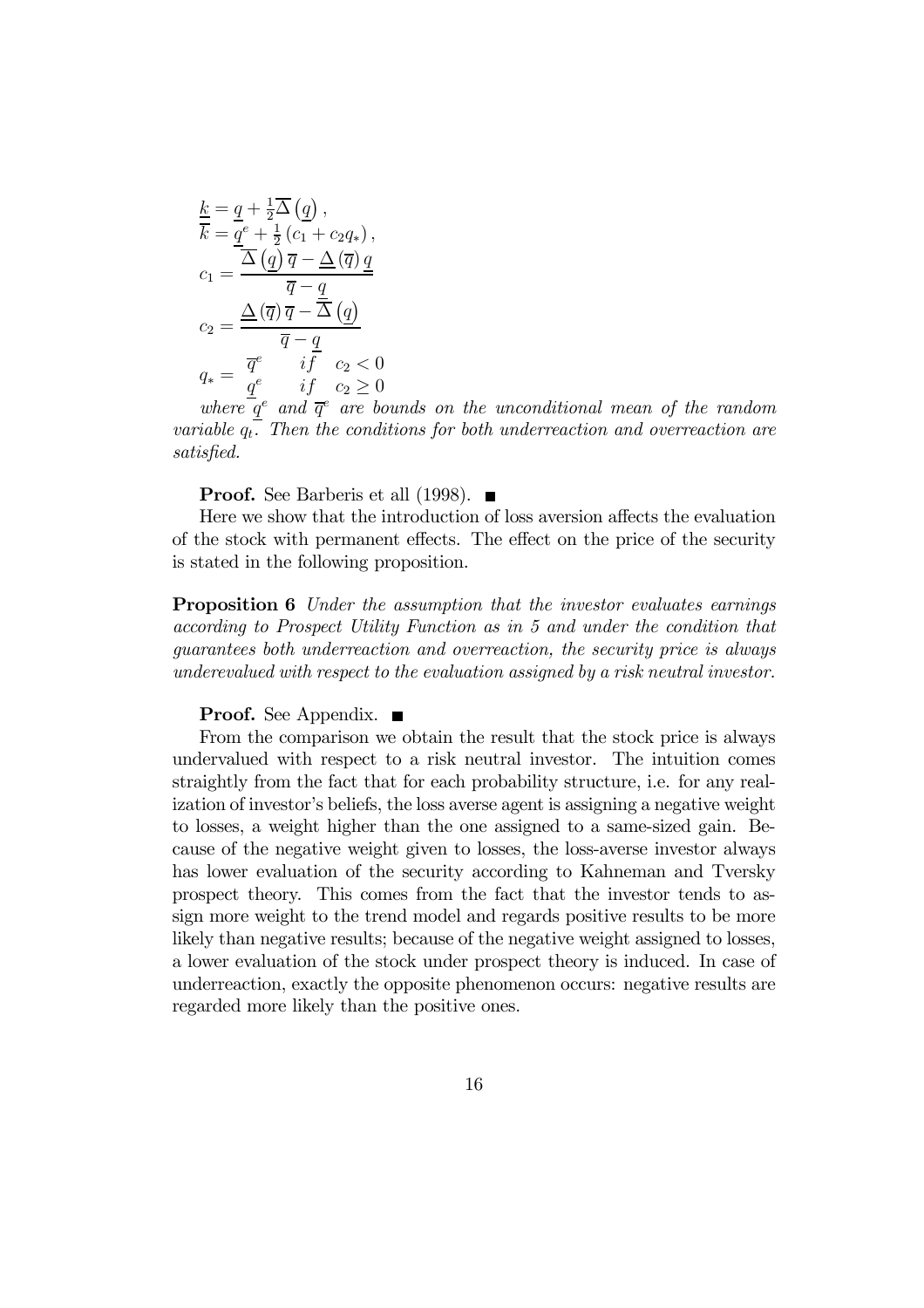# 5 A different set-up

In this section we address the question on the role of loss aversion in the evaluation of asset price in a different framework. Here we consider a model with one representative agent and one security, as in the previous section and we define agent's preferences by incorporating the attitude of diminishing sensitivity. On one side, we move closer to the original Kahneman and Tversky's specification (1979), and we fit better with psychological evidence describing attitude towards risk. On the other, a kinked linear utility function allows to obtain sharper predictions on agent's evaluation of security, because of a simpler structure of the model.

### 5.1 The utility function

We consider the following specification of the prospect theory utility function. Besides loss aversion, we observe the phenomenon of "diminishing sensitivity", according to which the marginal utility deriving from a gain (net of the reference point) diminuishes as the gain increases<sup>8</sup>. This implies that the utility function of monetary wealth results to be concave on the region of gains and convex on the region of losses. Therefore, an agent exhibits an attitude of risk aversion towards gains and a preference for risk loving with respect to losses. The utility function is S-shaped, whose slope diminishes the further the wealth level gets from the reference point.

Analytically, we consider the following expression:

$$
v(x) = \frac{x^{\alpha} \quad \text{if } x \ge 0}{(-\lambda) x^{\alpha} \quad \text{if } x < 0} \tag{11}
$$

With no loss of generality, we assume  $\alpha$  is an even number. This is a simplification with respect to the original formulation of Kahneman and Tversky (1979): while we modify directly the agent's evaluation of utility retrieved from earnings taking into account the attitude of loss aversion and diminishing sensitivity, we do not introduce any nonlinear probability transformation to capture the tendency of individuals to overweight small probabilities.

<sup>8</sup>The phenomenon of diminishing sensitivity can be explained by the following "real life" example given by Kahneman and Tversky (ANNO). "It is easier to distinguish the difference between a change of  $3^{\circ}$  and a change  $6^{\circ}$  of degrees in room temperature than it is to discriminate between a change of  $13°$  and a change of  $16°$ <sup>o</sup>.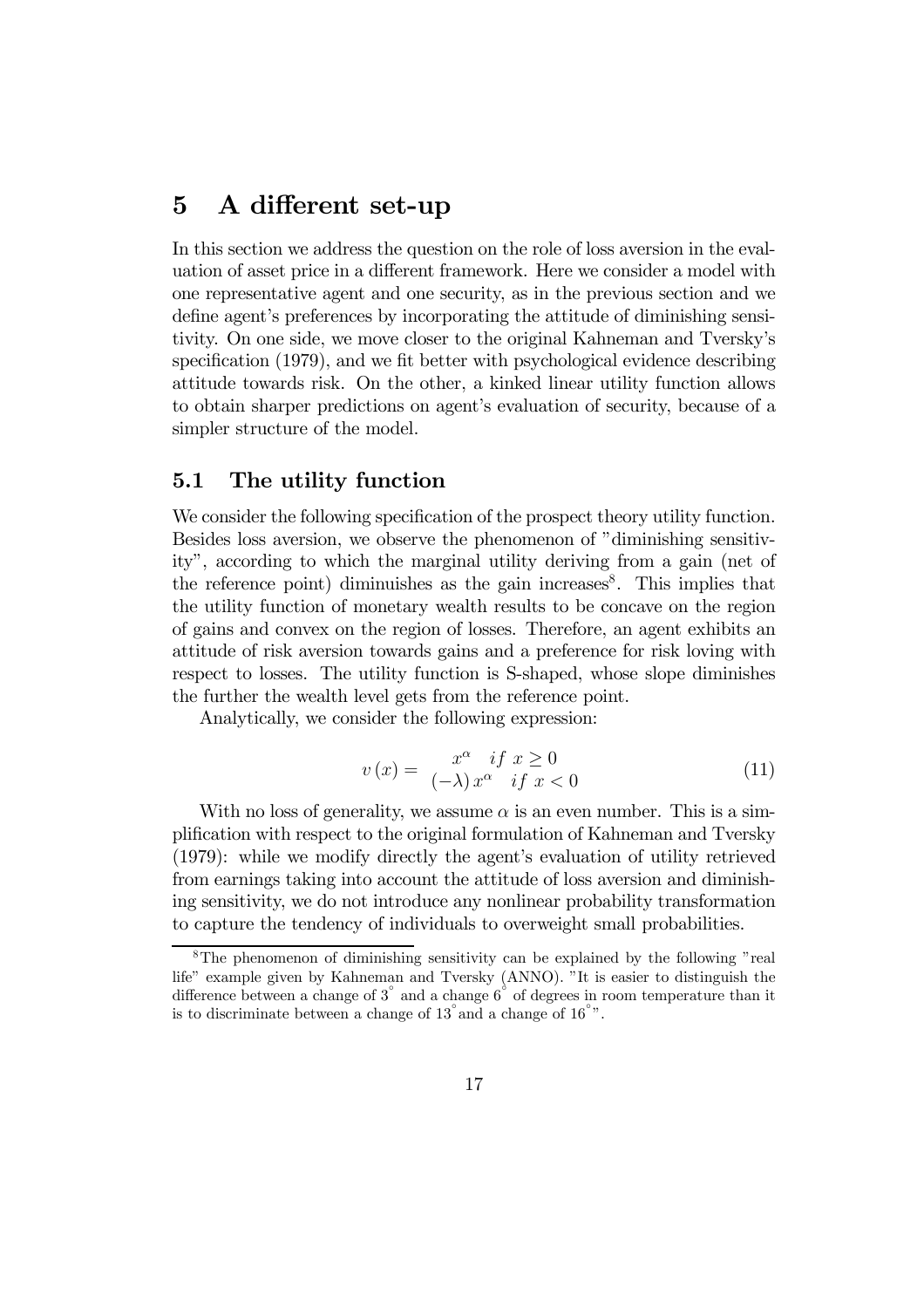According to the functional form in 11, earnings are evaluated in terms of gains and losses with respect to a reference point and each individual assigns to losses a higher weight than to same sized gains, exhibiting therefore loss aversion. We assume  $\lambda > 1$ . The utility function has a kink (a non differentiable point) in correspondence to the reference point, where the marginal value of a loss is larger than the marginal value of a same sized gain. The phenomenon of diminishing sensitivity is guaranteed by the power function, which requires the utility function to be S-shaped so that the individual is risk loving on the region of losses and risk averse on the region of gains.

### 5.2 Solution of the model

Within the framework of one representative agent and one security, the price of the stock is calculated as the expected discounted value of utility of earnings. The following Proposition offers a general expression of the price of the security. Note that the general formulation of the utility function in 11 does not allow any more to simplify the problem as in the previous section, since we lose the addivity in the payoffs, due to the non-linearity in earnings of the utility function.

**Proposition 7** If the investor believes that the process generating earnings shocks satisfies the Markovian process described above and she evaluates the earnings according to Prospect Theory utility function as in 11, the price of the security satisfies the following equation:

$$
P_t^{PT} = \sum_{j=1}^{\infty} \sum_{k=0}^{j} \frac{(-\lambda)^I \left[ ky_t + (j-k) \left( -y_t \right) \right]^{\alpha}}{(1+\delta)^j} \cdot {j \choose k} \left( \prod_{i=1}^k \overline{\gamma}^{\prime} Q^i q^t \right) \left( \prod_{i=k+1}^{j+1} \underline{\gamma}^{\prime} Q^i q^t \right)
$$
\n(12)

where I is the indicator function which takes the value 0 if  $[ky + (j + 1 - k)(-y)] \ge$ 0 and 1 if  $[ky + (j + 1 - k) (-y)] < 0$ 

**Proof.** See the appendix.  $\blacksquare$ 

We notice immediately that  $P_t$  can either take negative or positive values, while  $P_t$  would be zero if the investor uses the random walk process (under the assumption  $N_t = 0$ . This is due to the specific version of the prospect theory utility function used here.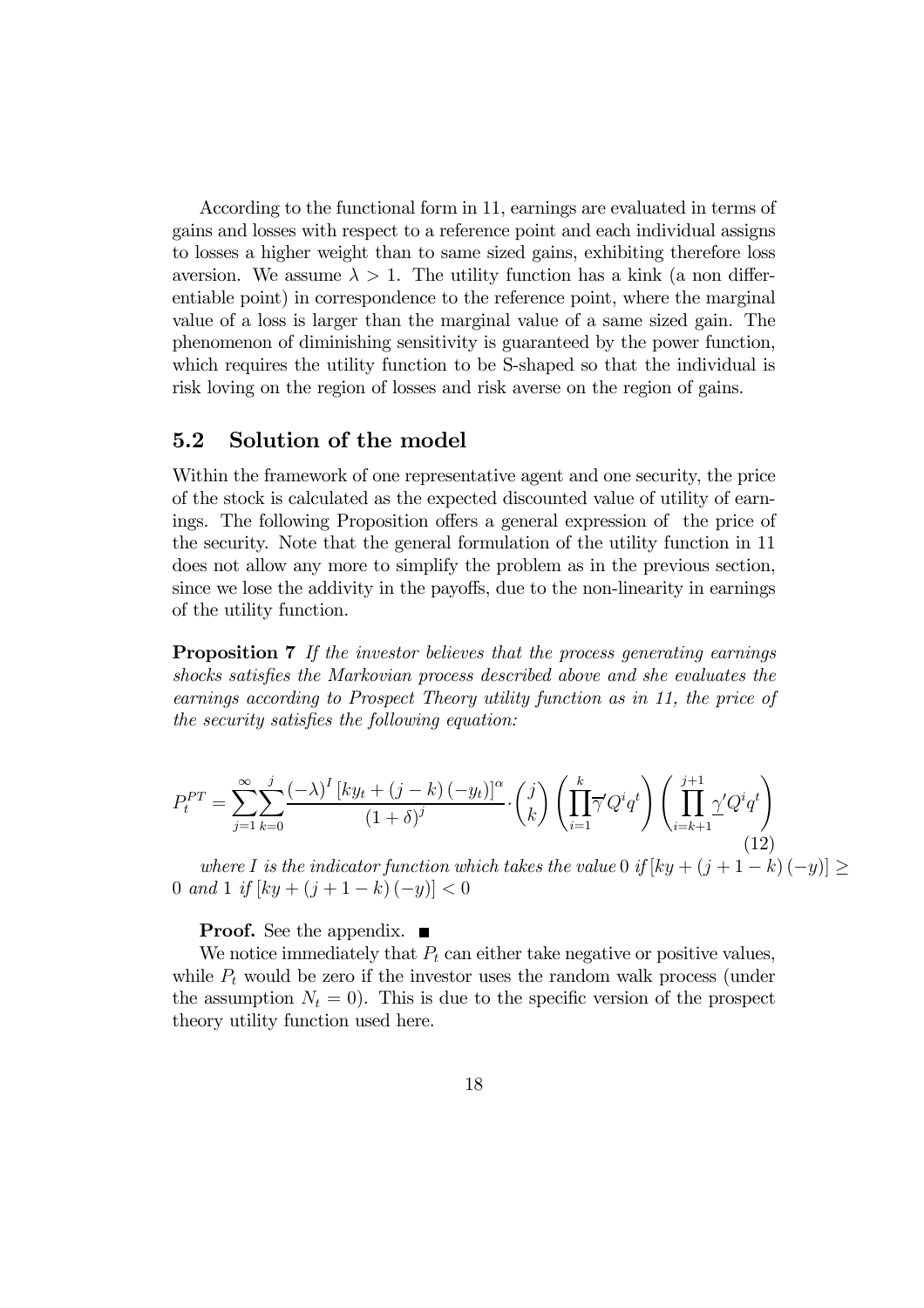We need to show that there is no conclusive comparison with Shleifer model, in case the agent is characterised by a prospect theory utility function as in 11. In case the agent is risk neutral, the price of the security takes the following expression:

$$
P_t^{RN} = \sum_{j=1}^{\infty} \sum_{k=0}^{j} \frac{\left[ky_t + (j-k)(-y_t)\right]}{(1+\delta)^j} \cdot \binom{j}{k} \left(\prod_{i=1}^{k} \overline{\gamma}' Q^i q^t\right) \left(\prod_{i=k+1}^{j+1} \underline{\gamma}' Q^i q^t\right) (13)
$$

After some calculations, it is possible to show that the difference between the two prices can be expressed as follows:

$$
P_{t}^{PT} - P_{t}^{RN} = \sum_{j=1}^{\infty} \frac{1}{(1+\delta)^{j}}.
$$
  

$$
\begin{cases} \sum_{k=0}^{j} (-\lambda) (2k-j) (-y) \left[ ((2k-j) (-y))^{\alpha-1} - 1 \right] \cdot {j \choose k} \left( \prod_{i=1}^{k} \overline{\gamma}^{\prime} Q^{i} q^{t} \right) \left( \prod_{i=k+1}^{j+1} \gamma^{\prime} Q^{i} q^{t} \right) \\ + \sum_{k=\frac{j}{2}+1}^{j} (2k-j) y \left[ ((2k-j) y)^{\alpha-1} - 1 \right] \cdot {j \choose k} \left( \prod_{i=1}^{k} \overline{\gamma}^{\prime} Q^{i} q^{t} \right) \left( \prod_{i=k+1}^{j+1} \gamma^{\prime} Q^{i} q^{t} \right) \end{cases}
$$
(14)

From the inspection of 14 it appears clearly that it is not possible to predict whether the price in case the agent displays loss aversion will be undervalued or overvalued than the one under risk neutrality.

#### 5.3 Some simulation results

In this section we evaluate numerically the model presented above, since we do not obtain any conclusive results in terms of comparison between security price under prospect theory and risk neutrality. We run a simulation analogous to the one of Barberis et all (1998). We simulate artificial data sets of earnings and prices from our model. We choose parameters values to satisfy conditions to generate overreaction and underreaction, as stated in Proposition 5. We fix  $\pi_H = \frac{1}{3}$  so that Model 1 is a mean-reverting model and  $\pi_L = \frac{3}{4}$  a trend model. Moreover, we assume  $\lambda_1 = 0.1$  and  $\lambda_2 = 0.3$  so that the agent considers Model 1 to be more likely than Model 2. Finally,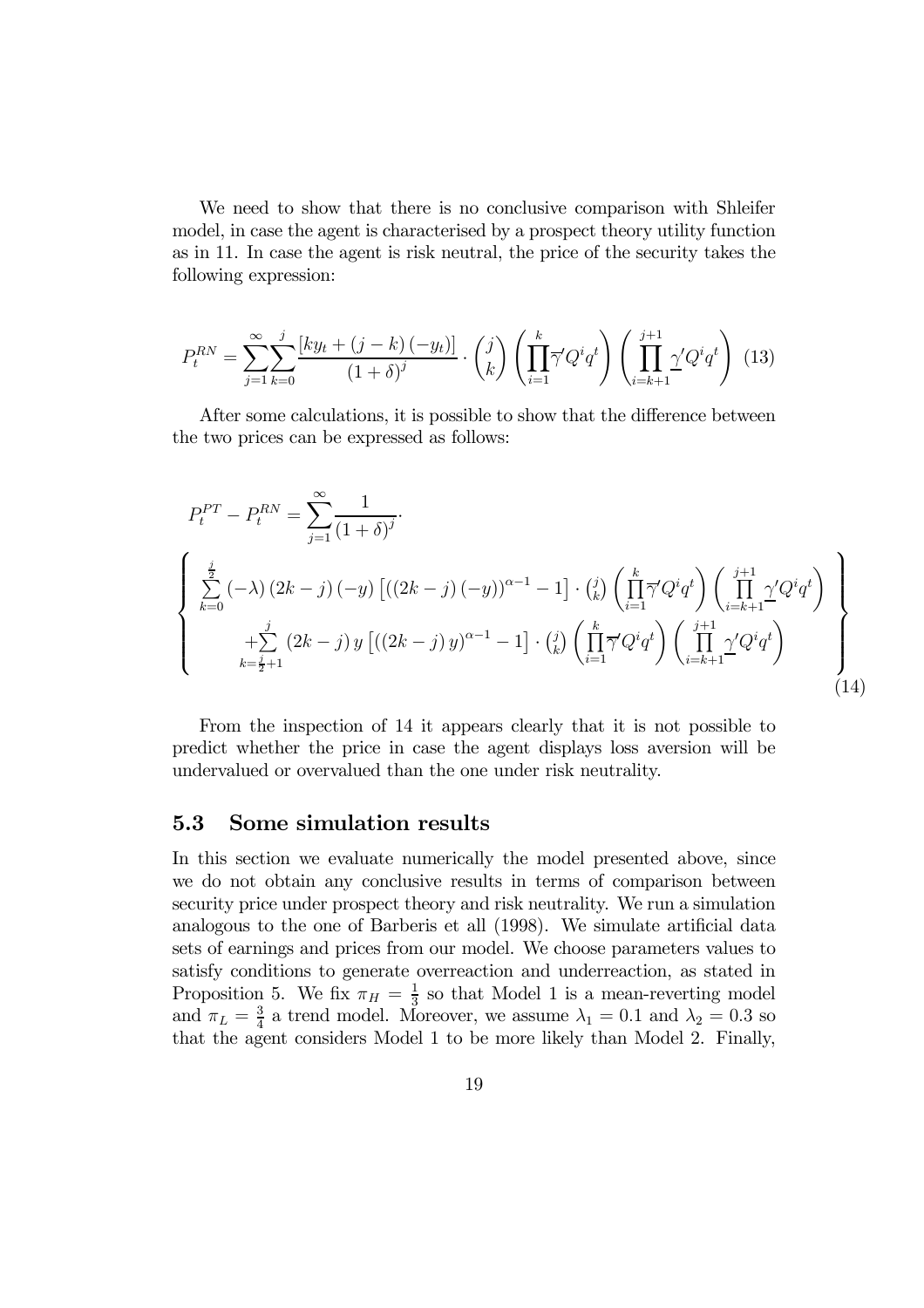$\lambda$  is assumed to be 2,25 according to Kahneman and Tversky's empirical estimates; this indicates that losses are weighted more than double than gains of same size.

We simulate a stream of earnings, using a binomial model that gives earnings equal either to y or  $-y$  with a given probability. In alternative, we generate earnings stream with a random walk process. We set the initial level of earnings  $N_1$  to be equal to zero and we generate 2,000 earnings sequences. Each sequence corresponds to an hypothetical firm and is constitued by six earnings realization. According to Bernatzi and Thaler (1995), who estimated the average period for the evaluation of returns on financial portfolio investment to be one year, we can interpret a period in the model to coincide with one year, after which an earnings realization occurs. Given the values chosen for the parameters, we use the simulated earnings data to calculate prices and returns, according to the model presented in section 5.2. We use the same data to generate prices and returns according to Barberis et all (1998) model.

We address the question on the role of loss aversion when this attitude interplays with the presence of psychological biases affecting beliefs formation. For each  $n$  period in the sample, from one to four, we form two portfolios. One portfolio consists of all firms with positive earnings changes in every period n considered in the sample, while the other is formed by all firms with negative earnings changes in every period  $n$ . For each firm in each portfolio, we calculate the difference between the two prices calculated according to  $P_t^{PT}$  as in 12 and  $P_t^{RN}$  as in 13. The difference  $P_t^{PT} - P_t^{RN}$  results to be consistently positive for each firm belonging to the first portfolio and negative for each one in the second portfolio. We check the robustness of the results under different assumption on  $q$ , the prior probability that Model 1 describes the true earnings generating process.

We calculate the difference between returns on the two portfolios in the year after formation and in every of the subsequent n years in the sample. Label the difference as  $r_{+}^{n} - r_{-}^{n}$ . We observe the pattern expected for overreaction and underreaction. According to 10, the underreaction condition, the average return following a positive earnings shock is greater than the average return following a negative shock; the simulated data generates this phenomenon in returns on portfolio. The difference becomes negative as the number of shocks increases, satisfying the condition for overreaction stated in 9.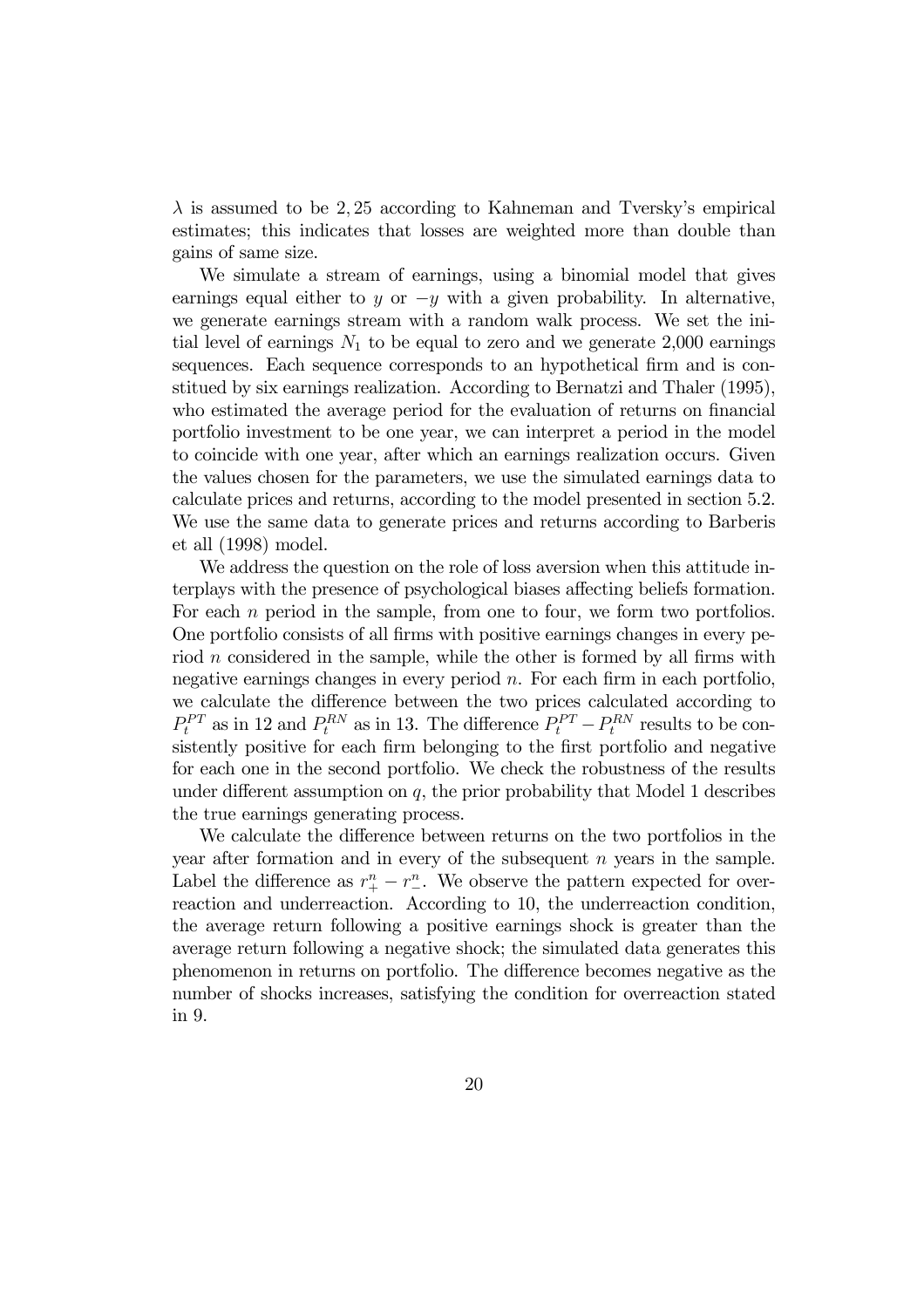| Earnings sort           |           |           |
|-------------------------|-----------|-----------|
| $r_{+}^{1}-r_{-}^{1}$   | 0.0522    |           |
| $r_{+}^{2}-r_{-}^{2}$   | 0.0245    | (Table 1) |
| $r^3 - r^3$             | $-0.0175$ |           |
| $r_{+}^{4} - r_{-}^{4}$ | $-0.0478$ |           |
|                         |           |           |

With respect to Barberis et all (1998), not only the magnitudes of the numbers in the table are quite reasonable, but their absolute values are closer to those found in the empirical literature. Note that we report only point estimates, without addressing their statistic significance; we would need otherwise to impose more structure, such as on the cross-sectional covariance properties of earnings changes.

## 6 Concluding comments

We have presented a model of one security The model is motivated by psychological evidence, in particular two are the main ideas which inspire the framework: loss aversion as presented by Kahneman and Tversky (1979) and the tendency of people to put too much weight on the strength of the evidence presented and too little weight to its statistical weight. We show that in case the utility function is modelled according to a kinked linear utility function as in Bernatzi and Thaler (1992), the price is systematically undervalued with respect to a risk neutral agent, who commits the same systematic error when forming beliefs regarding the stochastic process generating earnings. The deviation becomes unclear in case we model the preferences for embedding the attitude of diminishing sensitivity. Simulation results show that the price of the stock is overvalued after a sufficiently long sequence of positive results and undervalued after a sufficiently long sequence of negative stock earnings realization. Moreover, the model is consistent with empirical evidence concerning underreaction and overreaction.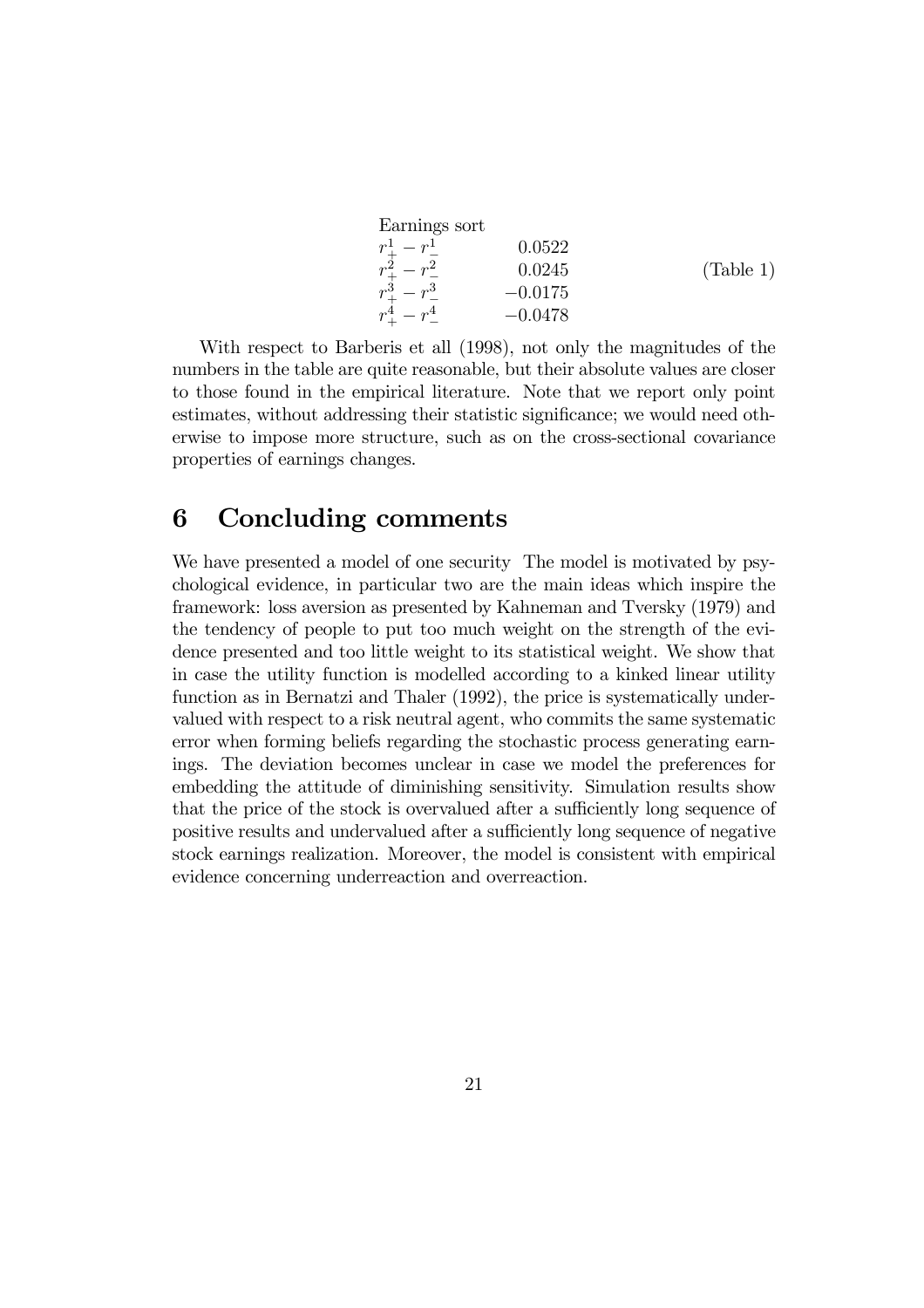# References

- [1] Barberis, N. and M. Huang (2001), "Mental accounting, loss aversion and individual stock returns", Journal of Finance 56:1247-1292
- [2] Barberis, N., A. Shleifer and R. Vishny (1998), "A model of investor sentiment", Journal of Financial Economics 49: 307-345.
- [3] Barberis, N. M. Huang and T. Santos (2001), "Prospect theory and asset prices", Quarterly Journal of Economics 116: 1-53.
- [4] Barberis, N. and R. Thaler (2003) Chapter 18 "A survey of behavioral finance", Handbook of the Economics of Finance, Elsevier Science.
- [5] Bernard, V. (1992), "Stock price reactions to earnings announcements", In R. Thaler, (ed.), Advances in Behavioral Finance. New York: Russel Sage Fondation.
- [6] Bernatzi and Thaler (1995), "Myopic loss aversion and the equity premium puzzle", Quarterly Journal of Economics 110: 75-92.
- [7] Cutler, D., Poterba, J. and Summers,L. (1991), "Speculative dynamics", Review of Economic Studies, 58: 529-46.
- [8] Daniel, K., D. Hirshleifer and A. Subrahmanyam (1998), "Investor psychology andsecurity market under and overreactions", Journal of finance 53, 1839-1885.
- [9] Daniel, K., D. Hirshleifer and A. Subrahmanyam (2001), "Overconfidence, Arbitrage and Equilibrium Asset Pricing", Journal of Finance 56 921-965
- [10] De Bondt, W. F. M. and R, Thaler (1985), "Does the stock market overreact?", Journal of Finance, 40: 793-805.
- [11] Edwards, W. (1968), "Conservatism in human information processing". In B. Kleinmutz (ed.), Formal Representation of Human Jugdment. New York: John Wiley and Sons.
- [12] Jeegadesh, N. and Titman, S. (1993), "Returns to buying winners and selling losers: implications for stock market efficiency", Journal of Finance 48: 65-91.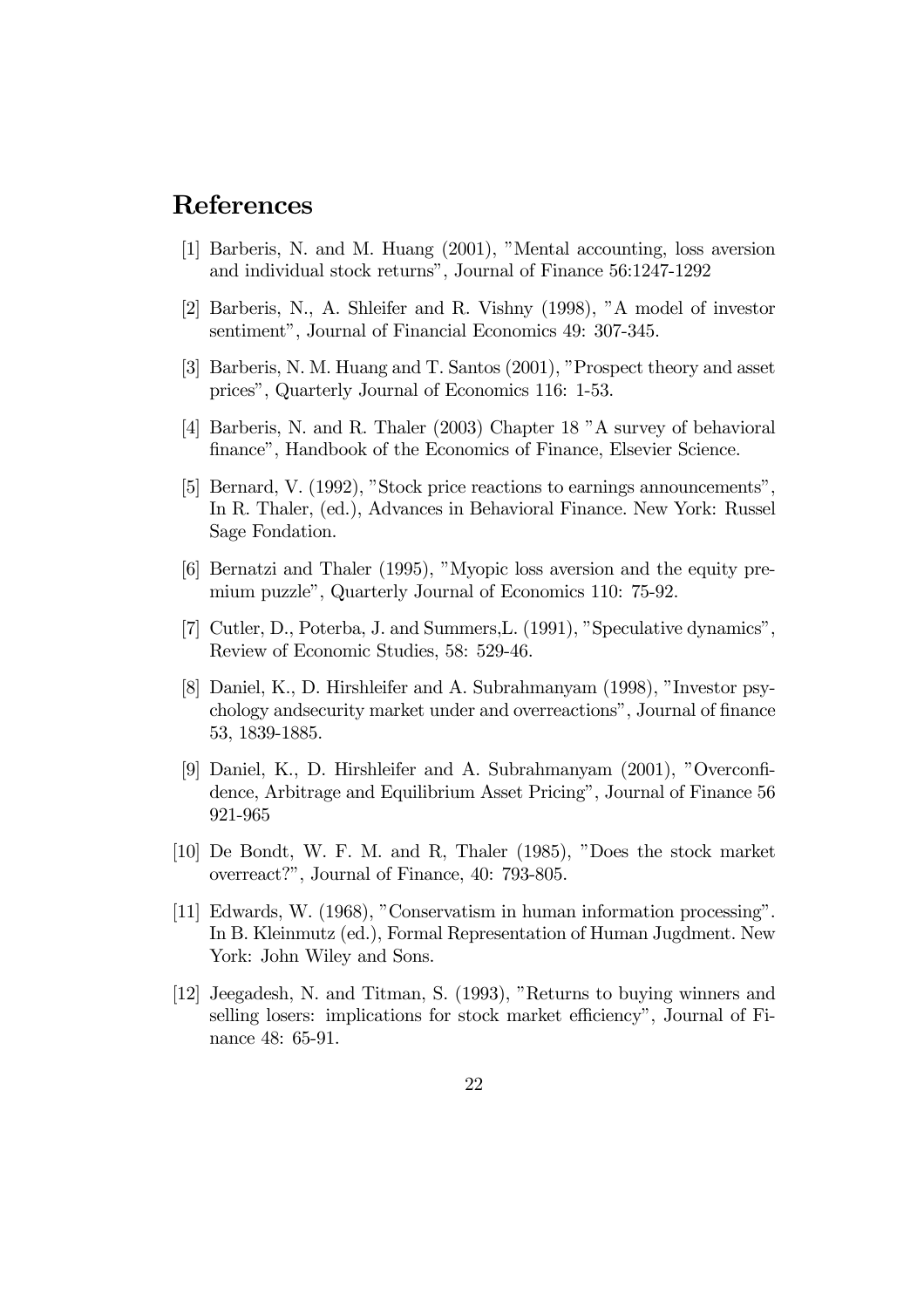- [13] Kahneman, D. and A. Tversky (1974), "Judgement under uncertainty: heuristics and biases", Science 185: 1124-1131.
- [14] Kahneman, D. and A. Tversky (1979), "Prospect theory: an analysis of decision under risk", Econometrica 47: 263-291.
- [15] Mehra, R. and E. Prescott (1985), "The equity premium: a puzzle", Journal of Monetary Economics 15:145-161
- [16] Poterba, J. and L. Summers (1988), "Mean reversion in stock returns: Evidence and implications", Journal of Financial Economics, 22: 27-59
- [17] Thaler, R. and E. Johnson (1990), "Gambling with the house money and trying to break even: the effect of prior outcomes on risky choice", Management Science 36: 643-660.

# 7 Appendix

**Proof.** of Proposition 1. The asset price is given by the expected discounted value of the utility of the earnings over the infinite horizon. Because of the stochastic process generating earnings and because of the linearity of the utility function, we can rewrite the expression of the price in the following way:  $P_t = E_t$  $\int v (N_t) + v (y_{t+1})$  $\frac{(1+\delta)}{(1+\delta)} +$  $v(N_t) + v(y_{t+1}) + v(y_{t+2})$  $\frac{y(y_{t+1}) + v(y_{t+2})}{(1 + \delta)^2} + ...$  =  $v\left(N_t\right)$  $rac{\lambda}{\delta}$  + 1  $\delta$  $\sum_{i=1}^{\infty}$  $j=1$  $E_t$  $\int v(y_{t+j})$  $(1 + \delta)^{j-1}$ ¸

We need to calculate an expression for  $E_t\left[v\left(y_{t+j}\right)\right]$ . We keep the same probabilistic structure as in Barberis et all (1998):

 $E_t \left[ v\left( y_{t+j} \right) \mid \phi_t \right] = \begin{array}{ll} y_t \Pr \left( y_{t+j} = y_t \mid \phi_t \right) + \left( -y_t \right) \left( 1 + 2l \right) \Pr \left( y_{t+j} = -y_t \mid \phi_t \right) \; if \; y_t = y_t \ -y_t \Pr \left( y_{t+j} = -y_t \mid \phi_t \right) + \left( y_t \right) \left( 1 + 2l \right) \Pr \left( y_{t+j} = y_t \mid \phi_t \right) \; if \; y_t = -y_t \end{array}$ where:

$$
\Pr(y_{t+j} = y_t | \phi_t) = \Pr(y_{t+j} = y_t, s_{t+j} = 1 | \phi_t) + \Pr(y_{t+j} = y_t, s_{t+j} = 2 | \phi_t) =
$$
\n
$$
q_1^{t+j} + q_3^{t+j}
$$
\n
$$
\Pr(y_{t+j} = -y_t | \phi_t) = \Pr(y_{t+j} = -y_t, s_{t+j} = 1 | \phi_t) + \Pr(y_{t+j} = -y_t, s_{t+j} = 2 | \phi_t) =
$$
\n
$$
q_2^{t+j} + q_4^{t+j}
$$

where we denote as  $q^{t+j} = (q_1^{t+j}, q_2^{t+j}, q_3^{t+j}, q_4^{t+j})$  $\binom{t+j}{4}^{\prime}$  and  $\phi_t$  denotes the information owned by the investor at date  $t$  that consists of all past observations of earnings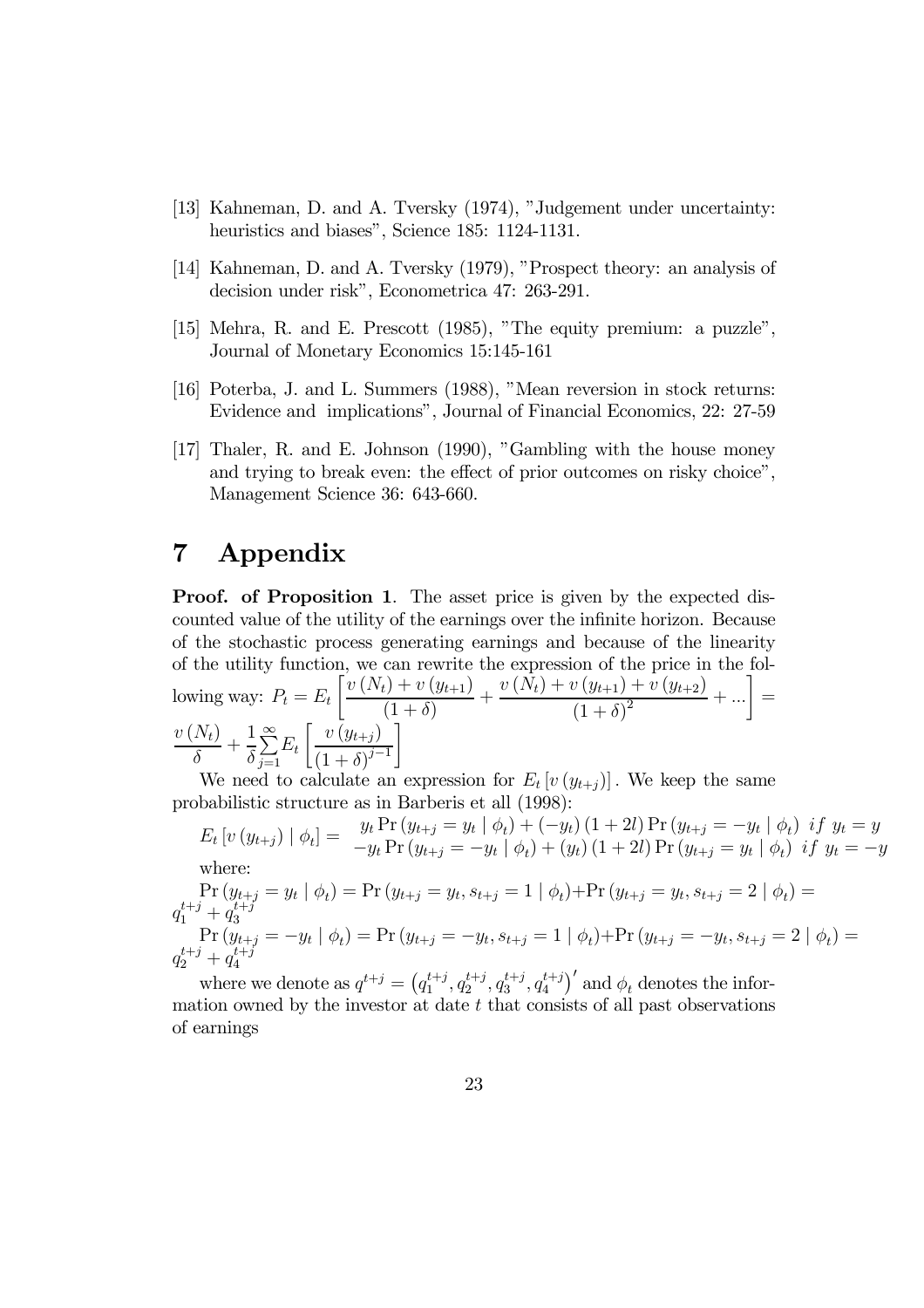We note that  
\n
$$
q^{t+j} = Qq^{t+j-1} = Q^j q^t
$$
  
\nwhere  
\n(1) (1) (2) (3) (4)  
\n $Q' = \begin{pmatrix} 1 & (1 - \lambda_1) \pi_L & (1 - \lambda_1)(1 - \pi_L) & \lambda_1 \pi_H & \lambda_1 (1 - \pi_H) \\ 2 & (1 - \lambda_1)(1 - \pi_L) & (1 - \lambda_1) \pi_L & \lambda_1 (1 - \pi_H) & \lambda_1 \pi_H \\ 3 & \lambda_2 \pi_L & \lambda_2 (1 - \pi_L) & (1 - \lambda_2) \pi_H & (1 - \lambda_2)(1 - \pi_H) \\ 4 & \lambda_2 (1 - \pi_L) & \lambda_2 \pi_L & (1 - \lambda_2)(1 - \pi_H) & (1 - \lambda_2) \pi_H \\ q_t & q^t = \begin{pmatrix} 0 & \text{and } q_t = \Pr(s_t = 1 \mid y_t, y_{t-1}, q_{t-1}) \\ 0 & 0 & 0 \end{pmatrix}$ 

The probability structure of the model is recursive, since the probability of earnings shock at date  $t + j$  is given by the probability of earnings shock at date  $t$  times the transition matrix to  $j$ -th power.

In particular, we can rewrite

$$
\Pr(y_{t+j} = y_t | \phi_t) = q_1^{t+j} + q_3^{t+j} = \overline{\gamma}' q^{t+j}
$$
\n
$$
\Pr(y_{t+j} = -y_t | \phi_t) = q_2^{t+j} + q_4^{t+j} = \gamma' q^{t+j}
$$
\nwhere  $\overline{\gamma}' = (1, 0, 1, 0)$  and  $\gamma' = (0, 1, 0, 1)$ 

We have that the expected utility of earnings at date  $t+j$  is given by the following expression:

$$
E_t[v(y_{t+j}) | \phi_t] = y_t \overline{\gamma'} Q^j q^t - y_t (1+2l) \gamma' Q^j q^t \text{ if } y_t > 0
$$
  
\n
$$
E_t[v(y_{t+j}) | \phi_t] = y_t (1+2l) \overline{\gamma'} Q^j q^t - y_t \gamma' Q^j q^t \text{ if } y_t < 0
$$
  
\nTherefore:  
\n
$$
P_t^{PT} = \frac{v(N_t)}{\delta} + y_t (p_1 - p_2 q_t) - 2ly_t (p'_1 - p'_2 q_t) \text{ if } y_t > 0
$$
  
\n
$$
P_t^{PT} = \frac{v(N_t)}{\delta} + y_t (p_1 - p_2 q_t) + 2ly_t (p''_1 - p''_2 q_t) \text{ if } y_t < 0
$$
  
\nwhere  $p_1$  and  $p_2$  are given by the following two expressions:  
\n
$$
p_1 = \frac{1}{\delta} (\gamma'_0 (1+\delta) [I(1+\delta) - Q]^{-1} Q \gamma_1)
$$
  
\n
$$
p_2 = -\frac{1}{\delta} (\gamma'_0 (1+\delta) [I(1+\delta) - Q]^{-1} Q \gamma_2)
$$
  
\nwhere:  
\n
$$
\gamma'_0 = (1, -1, 1, -1),
$$
  
\n
$$
\gamma'_1 = (0, 0, 1, 0),
$$
  
\n
$$
\gamma'_2 = (1, 0, -1, 0).
$$
  
\nwhere  $p'_1$  and  $p'_2$  are given by the following two expressions:  
\n
$$
p'_1 = \frac{1}{\delta} (\gamma' (1+\delta) [I(1+\delta) - Q]^{-1} Q \gamma_1)
$$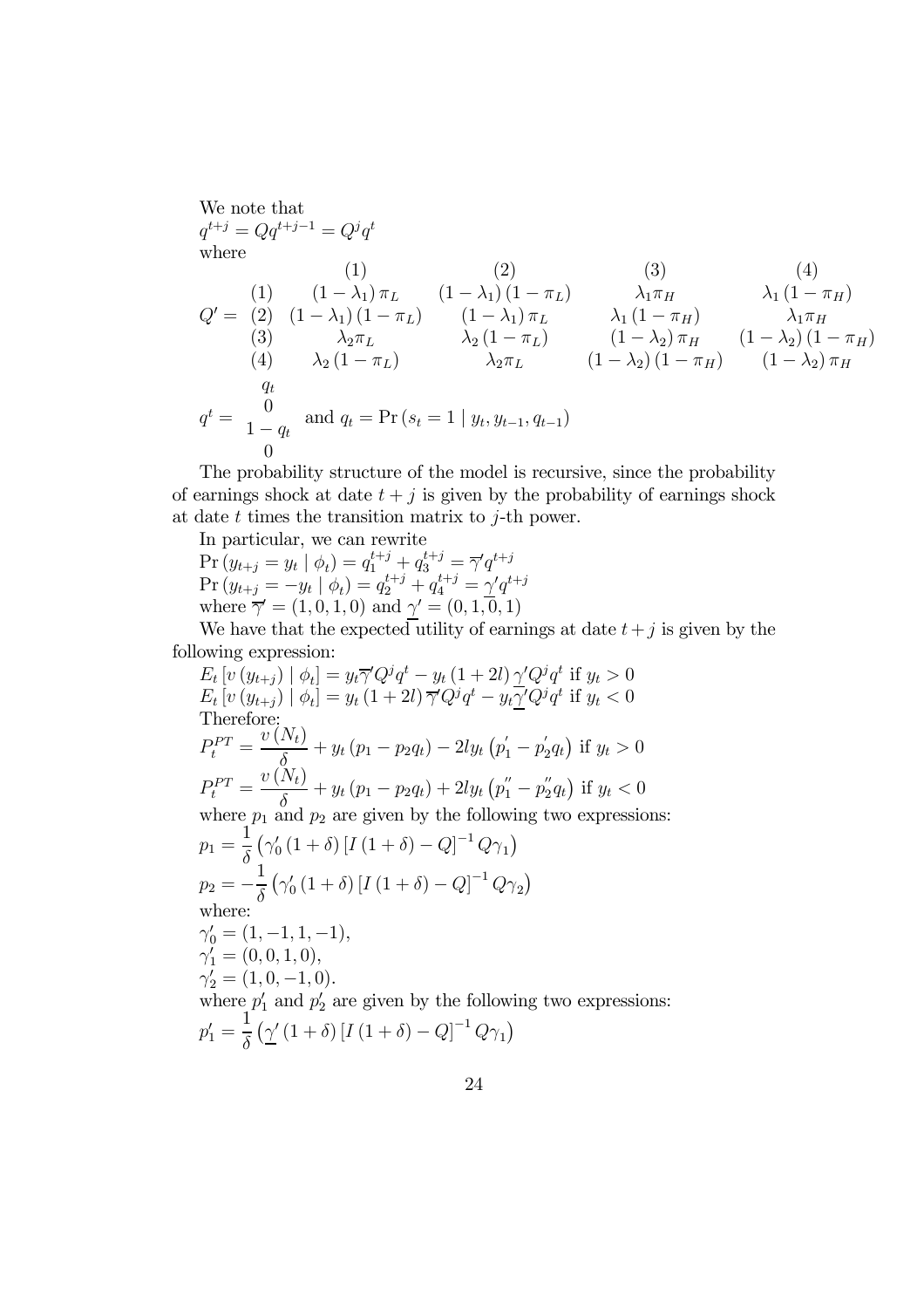$$
p'_2 = -\frac{1}{\delta} \left( \underline{\gamma}' (1 + \delta) \left[ I (1 + \delta) - Q \right]^{-1} Q \gamma_2 \right)
$$
  
where  $p''_1$  and  $p''_2$  are given by the following two expressions:  

$$
p''_1 = \frac{1}{\delta} \left( \overline{\gamma}' (1 + \delta) \left[ I (1 + \delta) - Q \right]^{-1} Q \gamma_1 \right)
$$

$$
p''_2 = -\frac{1}{\delta} \left( \overline{\gamma}' (1 + \delta) \left[ I (1 + \delta) - Q \right]^{-1} Q \gamma_2 \right)
$$
**Proof. of Proposition 4.** We need to calculate the function

 $f(q) = E_t \left( P_{t+1}^{PT} - P_{t}^{PT} \mid y_t = +y, q_t = q \right) - E_t \left( P_{t+1}^{PT} - P_t^{PT} \mid y_t = -y, q_t = q \right)$ As noticed above,  $P_t^{PT}$  corresponds to  $P_t^{RN}$  plus a bias due to loss aversion. Therefore, the first part of the analysis corresponds quasi entirely to the one produced in Barberis et all  $(1998)^9$ , where:

$$
P_{t+1}^{RN} - P_{t}^{RN} = \frac{v(y_{t+1})}{\delta} + (y_{t+1} - y_{t}) (p_{1} - p_{2}q_{t}) - y_{t}p_{2} (q_{t-1} - q_{t}) - (y_{t+1} - y_{t}) p_{2} (q_{t+1} - q_{t})
$$
  
In expectations:  
\n
$$
E_{t} (P_{t+1}^{RN} - P_{t}^{RN} | y_{t} = +y, q_{t} = q) = \frac{1}{2} \left\{ \frac{y}{\delta} + yp_{2} \Delta(q) \right\} +
$$
  
\n
$$
+ \frac{1}{2} \left\{ - \frac{(1+2l)y}{\delta} - 2y (p_{1} - p_{2}q) - yp_{2} \Delta(q) + 2yp_{2} \Delta(q) \right\} =
$$
  
\n
$$
= \frac{1}{2}yp_{2} (\Delta(q) + \Delta(q)) + y (p_{2}q - p_{1}) - \frac{ly}{\delta}
$$
  
\n
$$
E_{t} (P_{t+1}^{RN} - P_{t}^{RN} | y_{t} = -y, q_{t} = q) = \frac{1}{2} \left\{ \frac{y}{\delta} + 2y (p_{1} - p_{2}q) + yp_{2} \Delta(q) + 2yp_{2} \Delta(q) \right\} +
$$
  
\n
$$
+ \frac{1}{2} \left\{ - \frac{(1+2l)y}{\delta} - yp_{2} \Delta(q) + \right\} =
$$
  
\n
$$
= y (p_{1} - p_{2}q) - \frac{1}{2}yp_{2} (\Delta(q) + \Delta(q)) - \frac{ly}{\delta}
$$
  
\nThen;

 $f_1(q) = \left(P_{t+1}^{RN} - P_t^{RN} \mid y_t = +y, q_t = q\right) - \left(P_{t+1}^{RN} - P_t^{RN} \mid y_t = -y, q_t = q\right) =$  $2y (p_2q - p_1) + yp_2 (\overline{\Delta}(q) + \underline{\Delta}(q))$ 

We need to evaluate the difference in the bias due to loss aversion. Label it as  $f_2(q)$ . As before we need to distinguish between two cases:

 $y_t > 0$ : we need to distinguish between:  $y_{t+1} = y_t = +y > 0$  same sign  $-2l [y_{t+1} (p'_1 - p'_2 q_{t+1}) - y_t (p'_1 - p'_2 q_t)] =$  $= -2l \left[ \left( y_{t+1} - y_t \right) \left( p_1' - p_2' q_t \right) - y_t p_2' \left( q_{t+1} - q_t \right) - \left( y_{t+1} - y_t \right) p_2' \left( q_{t+1} - q_t \right) \right]$ In expectations: this happens with probability  $\frac{1}{2}$  it becomes:  $-lyp_2'\Delta(q)$  $y_{t+1} = -y$ ;  $y_t = +y$  opposite sign

<sup>&</sup>lt;sup>9</sup> except for the evaluation of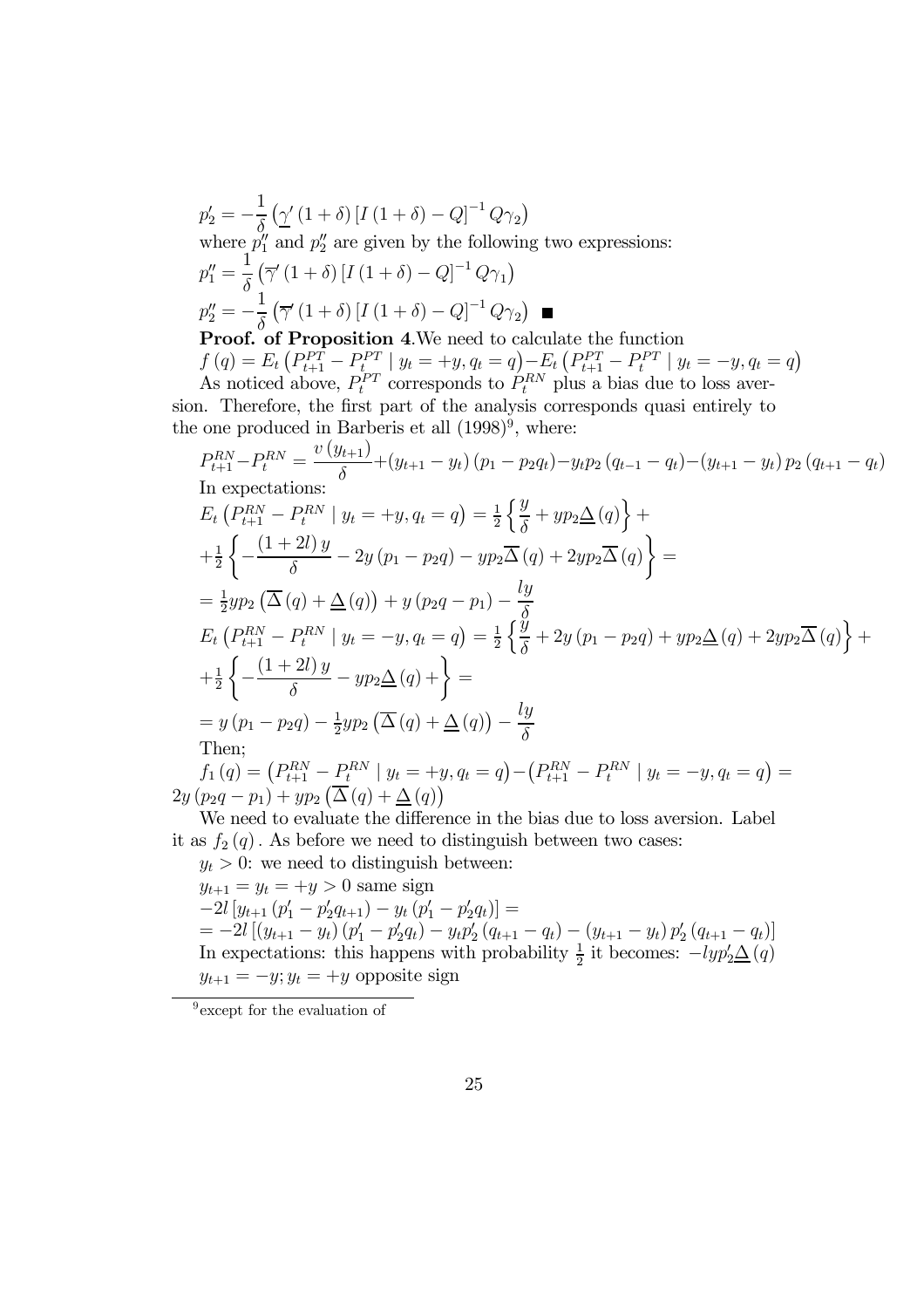$2l \left[ y_{t+1} \left( p''_1 - p''_2 q_{t+1} \right) + y_t \left( p'_1 - p'_2 q_t \right) \right] = 10$  $= 2l \left[ y_{t+1} \left( p''_1 - p''_2 q_{t+1} \right) - y_t \left( p''_1 - p''_2 q_{t} \right) + y_t \left( p''_1 - p''_2 q_{t+1} \right) + y_t \left( p'_1 - p'_2 q_{t} \right) \right]$  $= 2l \int_0^{\pi} (y_{t+1} - y_t) \left( p_1'' - p_2'' q_t \right) - y_t p_2' (q_{t+1} - q_t) - (y_{t+1} - y_t) p_2' (q_{t+1} - q_t)$  $+y_t(p''_1-p''_2q_t)+y_t(p'_1-p'_2q_t)$ ้า In expected terms, with probability  $\frac{1}{2}$ :  $l\left[ -2y\left( p_1'' - p_2''q \right) -yp_2''\overline{\Delta} \left( q \right) + 2yp_2''\overline{\Delta} \left( q \right) +y\left( p_1'' - p_2''q \right) +y\left( p_1' - p_2'q \right) \right] =$  $= l [yp_2''\overline{\Delta}(q) - y (p_1 - p_2 q)]$ The overall term coming from  $l \left[ -yp_2'\Delta(q) + yp_2''\overline{\Delta}(q) - y(p_1 - p_2q) \right]$  $y_t < 0$ : we need to distinguish between:  $y_{t+1} = y_t = -y < 0$  same sign  $2l [y_{t+1} (p_1'' - p_2'' q_{t+1}) - y_t (p_1'' - p_2'' q_t)] =$  $= 2l \left[ \left( y_{t+1} - y_t \right) \left( p_1'' - p_2'' q_t \right) - y_t p_2'' \left( q_{t+1} - q_t \right) - \left( y_{t+1} - y_t \right) p_2'' \left( q_{t+1} - q_t \right) \right]$ In expectations: this happens with probability  $\frac{1}{2}$  it becomes:  $-lyp_2'' \underline{\Delta}(q)$  $y_{t+1} = +y$ ;  $y_t = -y$  opposite sign  $-2l [y_{t+1} (p'_1 - p'_2 q_{t+1}) + y_t (p''_1 - p''_2 q_t)] =$  $= -2l \left[ y_{t+1} (p'_1 - p'_2 q_{t+1}) - y_t (p'_1 - p'_2 q_t) + y_t (p''_1 - p''_2 q_{t+1}) + y_t (p'_1 - p'_2 q_t) \right]$  $=-2l\int\limits_0^{\pi}\frac{\left(y_{t+1}-y_t\right)\left(p_1^{\prime}-p_2^{\prime}q_t\right)-y_tp_2^{\prime}\left(q_{t+1}-q_t\right)-\left(y_{t+1}-y_t\right)p_2^{\prime}\left(q_{t+1}-q_t\right)}{+u_t\left(p_1^{\prime}-p_2^{\prime}q_t\right)+u_t\left(p_1^{\prime}-p_2^{\prime}q_t\right)}$  $+y_t(p''_1-p''_2q_t)+y_t(p'_1-p'_2q_t)$ 1 In expected terms, with probability  $\frac{1}{2}$ :  $-l [2y (p'_1 - p'_2 q) + yp'_2 \overline{\Delta}(q) - 2yp'_2 \overline{\Delta}(q) - y (p''_1 - p''_2 q) - y (p'_1 - p'_2 q)] =$  $= -l \left[ -yp_2'\overline{\Delta}(q) - y(p_1 - p_2q) \right]$ The overall term coming from  $-l [yp''_2\Delta(q) - yp'_2\overline{\Delta}(q) - y(p_1 - p_2q)]$ Summing up the two components we get:  $f_2(q) = l \left[ 2y \left( (p_2q - p_1) + yp_2 \left[ \Delta(q) + \overline{\Delta}(q) \right] \right) \right]$ Therefore, the overall  $f_1^{PT}(q) = E_t (P_{t+1}^{PT} - P_t^{PT} | y_t = +y, q_t = q) - E_t (P_{t+1}^{PT} - P_t^{PT} | y_t = -y, q_t = q) =$  $f_1(q) + f_2(q)$  $=(1+l)\{2y((p_2q-p_1)+yp_2[\Delta(q)+\overline{\Delta}(q)])\}=(1+l) f_1(q)$ As shown, the function  $f^{PT}(q)$  is equal to the  $f_1(q)$  times a positive

costant function of the disappointment parameter. It follows that the analysis of the conditions under which  $f^{PT}(q)$  exhibits underreaction and overreaction corresponds to  $f_1(q)$  exhibits underreaction and overreaction, as stated in Barberis et all (1998).  $\blacksquare$ 

Proof. of Proposition 6. The proof comes obviously by comparing the security price under standard assumption of risk neutrality (according to

<sup>&</sup>lt;sup>10</sup>We use the fact that  $p_i = p_i'' - p_i'$  where  $i = 1, 2$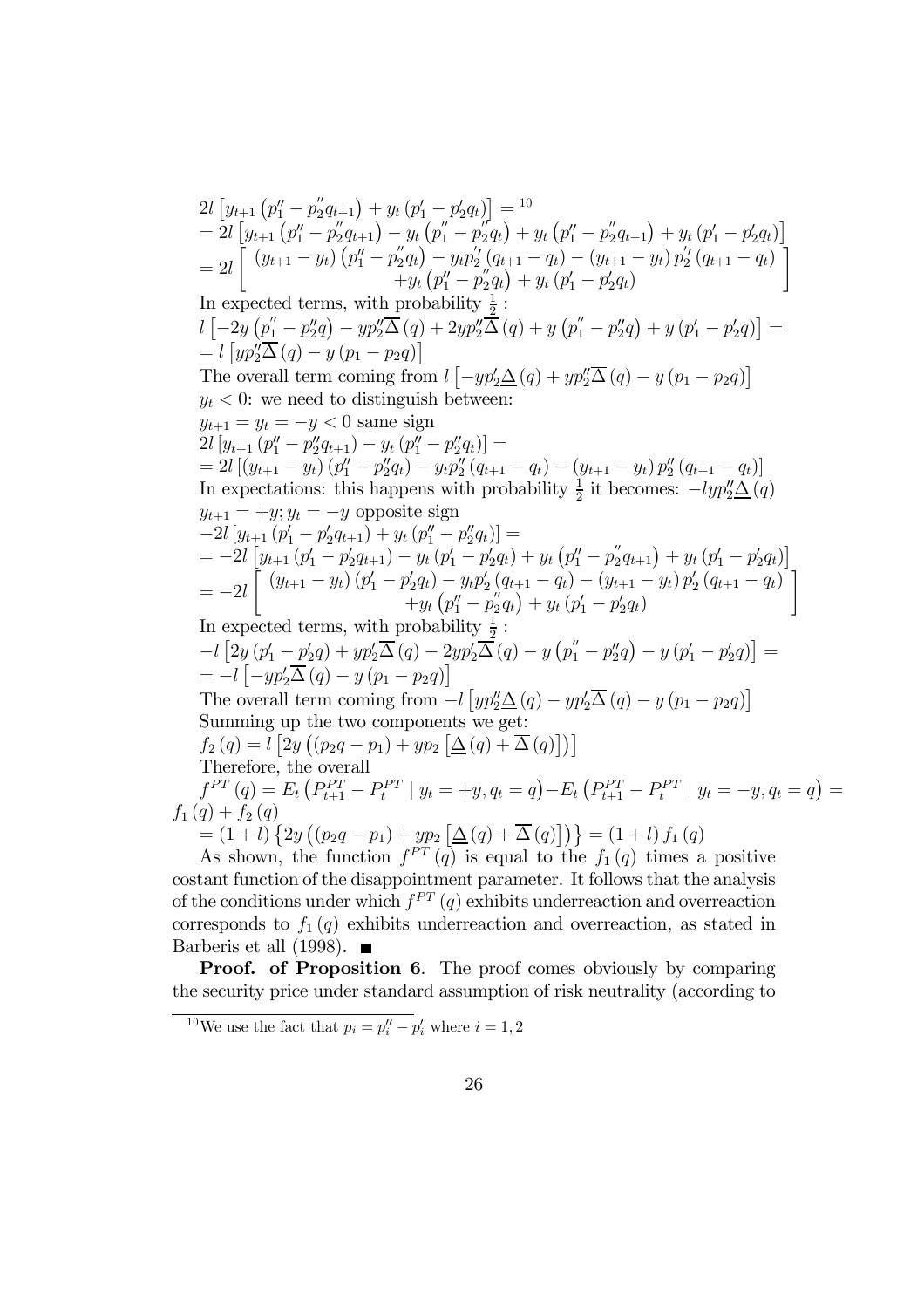Barberis et all (1998)) and under prospect theory.

Let us denote with  $P^{RN}$  the security price evaluated by a risk neutral investor with the same beliefs of the investor considered here. In particular, we note that according to Barberis et all:

$$
P_t^{RN} = \frac{N_t}{\delta} + y_t (p_1 - p_2 q_t)
$$
 (15)

The security price deviates systematically from the correct value due to the bias caused by the attitude of loss aversion exhibited by the agent. By a direct comparison, it follows straightly:

$$
P_t^{PT} - P_t^{RN} = \frac{v\left(N_t\right) - N_t}{\delta} - 2ly_t\left(p_1' - p_2'q_t\right) \text{ if } y_t > 0 \tag{16}
$$

$$
P_t^{PT} - P_t^{RN} = \frac{v\left(N_t\right) - N_t}{\delta} + 2ly_t\left(p_1'' - p_2''q_t\right) \text{ if } y_t < 0 \tag{17}
$$

Both 16 and 17 depend on the condition on underreaction and overreaction. Note that  $v(N_t) - N_t \leq 0$ , because of the particular functional form chosen for prospect utility function. Assume for simplicity  $N_t = 0$ . Note that the term premultiplying  $(p_1^i - p_2^i q_t)$  is negative both when a negative or a positive shock occurs. It follows immediately that for each  $y_t$ , i.e. independently of whether a positive or negative shock occurs,  $P_t^{PT}$  is undervalued with respect to the case of a risk neutral investor.  $\blacksquare$ 

Proof. of Proposition 7. Within this setting with one representative investor, the security price is given by the expected discounted value of utility of future earnings, in other words:  $P_t = E_t$  $\sqrt{ }$  $\sum_{i=1}^{\infty}$  $j=1$  $v(N_{t+j})$  $(1+\delta)^j$  $\mathcal{L}$ . Given the assumption on the utility function describing investor's preference over earn-

ings, we cannot rely on the additivity over the stochastic shocks  $y_t$  as in the previous section. We need to determine an expression of  $N_{t+j}$ . Because of the stochastic process driving earnings, we can write:

 $N_{t+j} = N_t + y_{t+1} + y_{t+2} + \ldots + y_{t+j}$ 

We assume  $N_t = 0$  for simplicity. Since  $N_{t+i}$  is the sum of j-th shocks, which can only take two values,  $+y$  and  $-y$ ,

 $N_{t+j} = k y_t + (j - k) (-y_t)$ 

where k indicates the number of same-sign shocks occurred and  $j - k$  the number of shocks with opposite sign with respect to  $y_t$ .